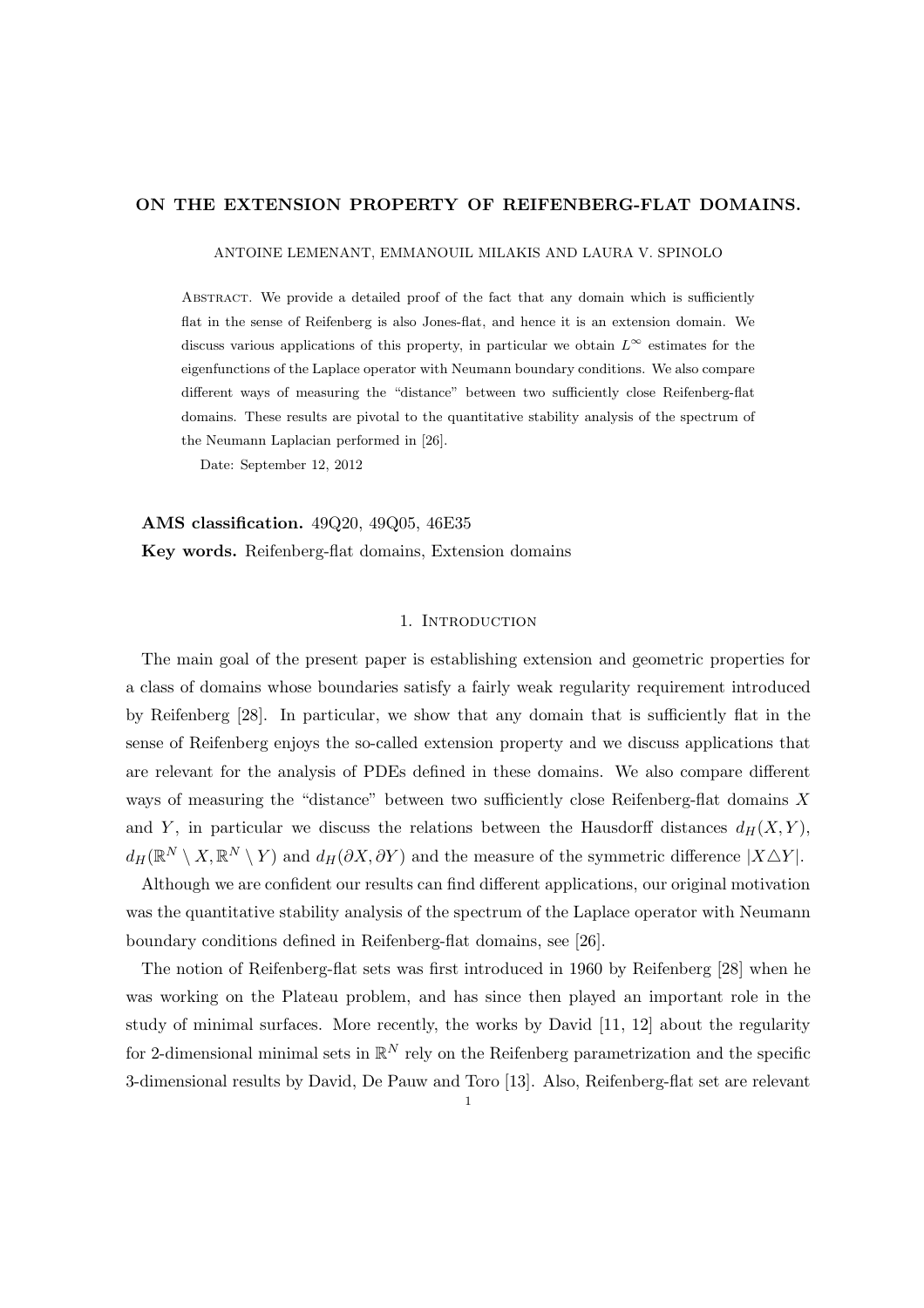in the study of the harmonic measure (see Kenig and Toro [19, 20, 21] and Toro [31, 32]) and of the regularity for free boundary problems, like the minimization of the Mumford-Shah functional (see [22, 23]). Elliptic and parabolic equations defined in Reifenberg-flat domains have been recently investigated by Byun, Wang and Zhou [2, 3, 4], by Lemenant, Milakis and Spinolo and by Milakis and Toro [24, 25, 26, 27]. Finally, we mention that Reifenberg-flat domains are in particular NTA domains in the sense of Jerison and Kenig [17].

We now provide the precise definition. We denote by  $d_H$  the classical Hausdorff distance between two sets  $X$  and  $Y$ ,

(1.1) 
$$
d_H(X, Y) := \max \{ \sup_{x \in X} d(x, Y), \sup_{y \in Y} d(y, X) \}.
$$

**Definition 1.** Let  $\varepsilon$ ,  $r_0$  be two real numbers satisfying  $0 < \varepsilon < 1/2$  and  $r_0 > 0$ . An  $(\varepsilon, r_0)$ - $Reifenberg-flat domain \Omega \subseteq \mathbb{R}^N$  *is a nonempty open set satisfying the following two conditions:* 

*i*) *for every*  $x \in \partial\Omega$  *and for every*  $r \leq r_0$ *, there is a hyperplane*  $P(x,r)$  *containing* x *which satisfies*

(1.2) 
$$
\frac{1}{r}d_H(\partial\Omega \cap B(x,r), P(x,r) \cap B(x,r)) \leq \varepsilon.
$$

ii) *For every*  $x \in \partial \Omega$ *, one of the connected component of* 

$$
B(x,r_0) \cap \left\{x : dist(x, P(x,r_0)) \geq 2\varepsilon r_0\right\}
$$

*is contained in*  $\Omega$  *and the other one is contained in*  $\mathbb{R}^N \setminus \Omega$ *.* 

Condition i) states that the boundary of  $\Omega$  is an  $(\varepsilon, r_0)$ -Reifenberg-flat set. A Reifenbergflat set enjoys local separability properties (see e.g. Theorem 4.1. in [15]), however we observe that condition  $ii)$  in the definition is not in general implied by condition i), as the example of  $\Omega = \mathbb{R}^N \setminus \partial B(0,1)$  shows (here  $\partial B(0,1)$  denotes the boundary of the unit ball). However, a consequence of the analysis in David  $[10]$  is that i) implies ii) under some further topological assumption, for instance the implication holds if  $\Omega$  and  $\partial\Omega$  are both connected. Note furthermore that a straightforward consequence of the definition is that, if  $\varepsilon_1 < \varepsilon_2$ , then any  $(\varepsilon_1, r_0)$ -Reifenberg-flat domain is also an  $(\varepsilon_2, r_0)$ -Reifenberg-flat domain. Finally, note that we only impose the separability requirement ii) at scale  $r_0$  but it simply follows from the definition that it also holds at any scale  $r \le r_0$  (see [19, Proposition 2.2] or Lemma 5 below).

In [28] Reifenberg proved the so-called topological disk theorem which states that, provided  $\varepsilon$  is small enough, any  $(\varepsilon, r_0)$ -Reifenberg-flat set in the unit N-ball is the bi-Hölderian image of an  $(N-1)$ -dimensional disk. Also, any Lipschitz domain with sufficiently small Lipschitz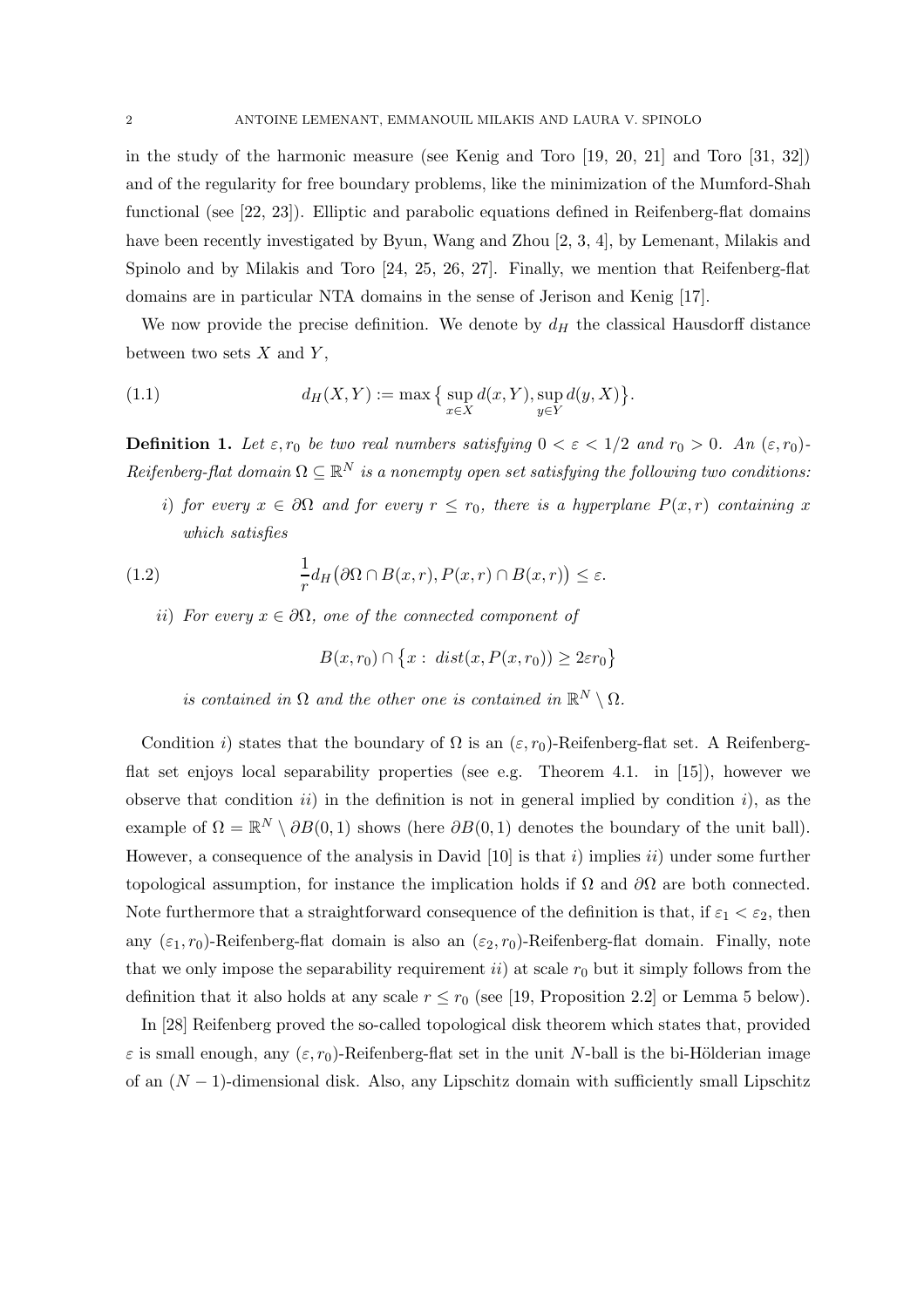constant is Reifenberg-flat for a suitable choice of the regularity parameter  $\varepsilon$  (the choice depends on the Lipschitz constant). On the other hand, the "flat" Koch snowflake with sufficiently small angle is Reifenberg-flat (see Toro [31]) and hence it is an example of a Reifenberg-flat set which is *not* Lipschitz, and with Hausdorff dimension greater than N − 1.

The main goal of this paper is providing a complete and detailed proof of the fact that Reifenberg-flat domains are extension domains. This fact is relevant for the study of elliptic problems and was already known and used in the literature (see e.g. the introduction of [2]). However, to the best of our knowledge, an explicit proof was so far missing. We recall that the so called *extension problem* can be formulated as follows: given an open set Ω, we denote by  $W^{1,p}$  the classical Sobolev space and we wonder whether or not one can define a bounded linear operator (the so-called extension operator)

$$
E: W^{1,p}(\Omega) \to W^{1,p}(\mathbb{R}^N)
$$

such that  $E(u) \equiv u$  on  $\Omega$ . If  $\partial\Omega$  is Lipschitz, Calderon [5] established the existence of an extension operator in the case when  $1 < p < \infty$ , while Stein [30] considered the cases  $p = 1, \infty$ . Jones [18] proved the existence of extension operators for a new class of domains, the so-called  $(\varepsilon, \delta)$ -Jones flat domains (the precise definition is recalled in Section 2). In the present work we prove that sufficiently flat Reifenberg domains are indeed Jones flat domains. Our main result concerning the extension problem is as follows.

## **Theorem 2.** *Any*  $(1/600, r_0)$ *-Reifenberg flat domain is a*  $(1/450, r_0/7)$ *-Jones flat domain.*

As direct consequence of Theorem 2 we get that one can define extension operators for  $(1/600, r_0)$ -Reifenberg flat domains (see Corollary 8 for a precise statement). Some relevant features of this result are the following: first, we provide an explicit and universal threshold on the coefficient  $\varepsilon$  for the extension property to hold (namely,  $\varepsilon \leq 1/600$ ). Second, 1/600 is fairly big compared to the usual threshold needed to apply Reifenberg's topological disk theorem (for e.g. the threshold is  $10^{-15}$  in [13], see also [16] for an interesting alternative proof).

As a consequence of the extension extension property, we obtain that the classical Rellich-Kondrachov Theorem applies to Reifenberg-flat domains (see Proposition 10), that the Neumann Laplacian has a discrete spectrum and that the eigenfunctions are bounded (see Proposition 11). Also, by combining Theorem 2 with the works by Chua  $[7, 8, 9]$  and Christ  $[6]$  we get that one can define extension operators for weighted Sobolev spaces and Sobolev spaces of fractional order (see Remark 9 in the present paper).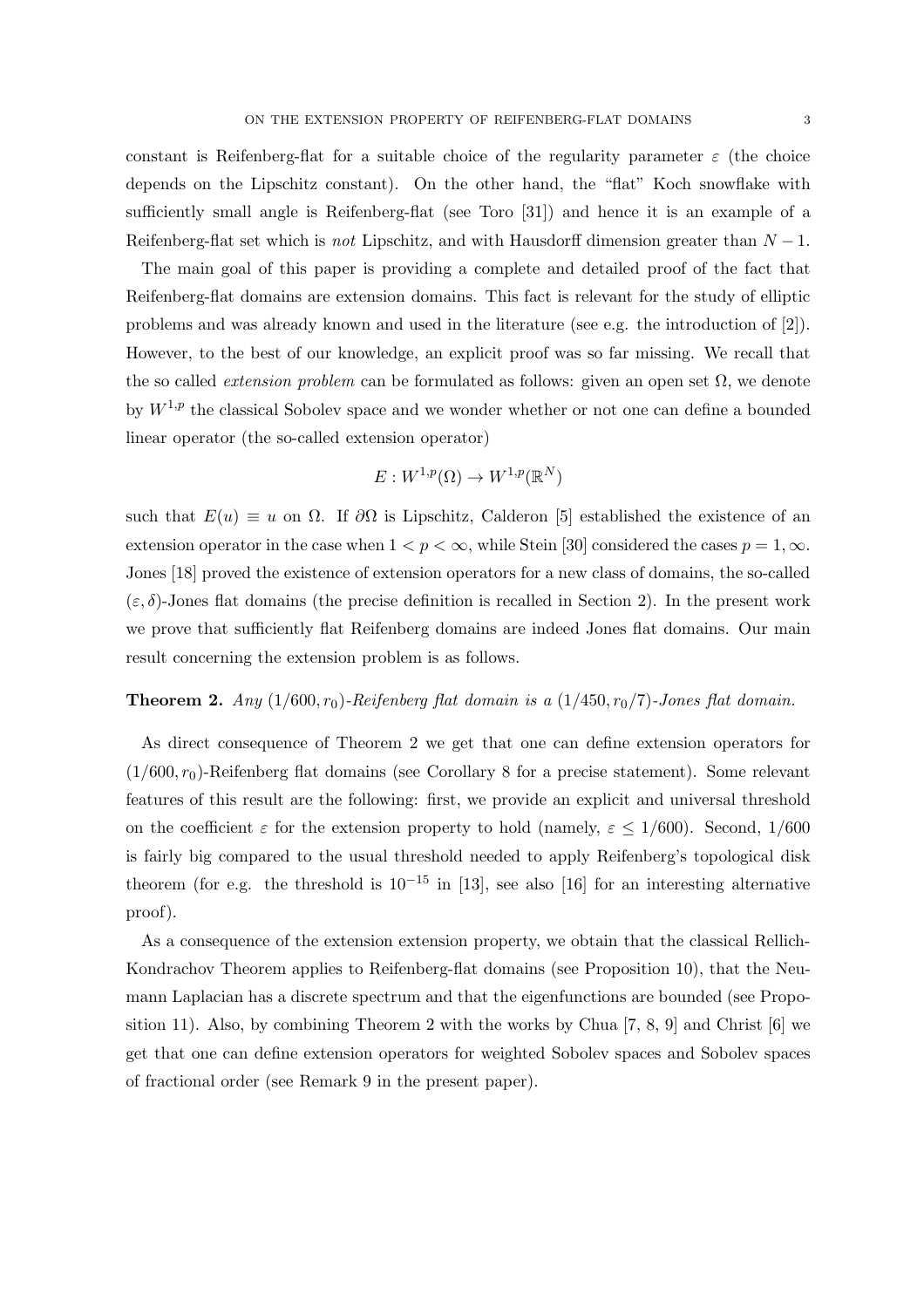We conclude the paper by establishing results unrelated to the extension problem, namely we study the relation between different ways of measuring the "distance" between sets of  $\mathbb{R}^N$ . In particular, for two general open sets X and Y, neither the Hausdorff distance  $d_H(X, Y)$  nor the Hausdorff distance between the complements  $d_H(\mathbb{R}^N \setminus X, \mathbb{R}^N \setminus Y)$  is, in general, controlled by the Lebesgue measure of the symmetric difference  $|X\triangle Y|$ . However, we prove that they are indeed controlled provided that  $X, Y$  are Reifenberg flat and close enough, in a suitable sense. This result will be as well applied in [26] to the stability analysis of the spectrum of the Laplace operator with Neumann boundary conditions.

The paper is organized as follows: in Section 2 we prove that sufficiently flat Reifenberg domains are Jones-flat, in Section 3 we show that if these domains are also connected, then they enjoy the extension property. In Section 3 we also discuss some applications of the extension property. In Section 4 we investigate how to handle domains that are not connected and finally in Section 5 we investigate the relation between different ways of measuring the "distance" between Reifenberg-flat domains.

1.1. Notations. We denote by  $C(a_1, \ldots, a_h)$  a constant only depending on the variables  $a_1, \ldots, a_h$ . Its precise value can vary from line to line. Also, we use the following notations:  $\mathcal{H}^N$ : the N-dimensional Hausdorff measure.

 $\omega_N$ : the Lebesgue measure of the unit ball in  $\mathbb{R}^N$ .

|A| : the Lebesgue measure of the Borel set  $A \subseteq \mathbb{R}^N$ .

 $A^c$ : the complement of the set  $A, A^c := \mathbb{R}^N \setminus A$ .

 $\bar{A}$ : the closure of the set A.

 $W^{1,p}(\Omega)$ : the Sobolev space of  $L^p$  functions whose derivatives are in  $L^p$ .

 $\langle x, y \rangle$ : the standard scalar product between the vectors  $x, y \in \mathbb{R}^N$ .

|x|: the norm of the vector  $x \in \mathbb{R}^N$ .

 $d(x, y)$ : the distance from the point x to the point y,  $d(x, y) = |x - y|$ .

 $d(x, A)$ : the distance from the point x to the set A.

 $d_H(A, B)$ : the Hausdorff distance from the set A to the set B.

[ $x, y$ ]: the segment joining the points  $x, y \in \mathbb{R}^N$ .

 $B(x, r)$ : the open ball of radius r centered at x.

 $\overline{B}(x, r)$ : the closed ball of radius r centered at x.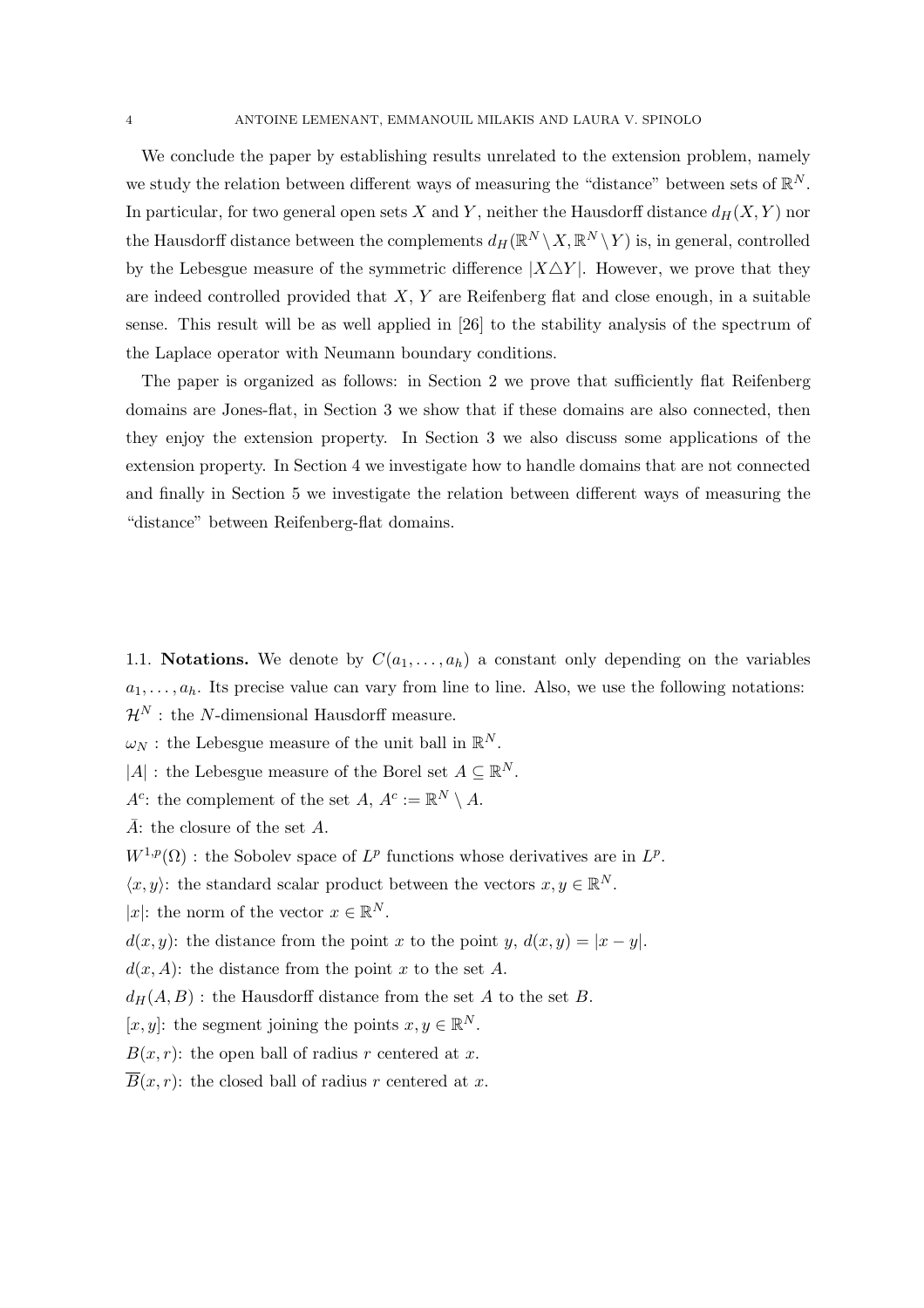# 2. Reifenberg-flat and Jones domains

In this section we show that any sufficiently flat Reifenberg domain is Jones-flat, in the sense of [18]. The extension property follows then as a corollary of the analysis in [18].

First, we provide the precise definition of Jones-flatness.

**Definition 3.** An open and bounded set  $\Omega$  is a  $(\delta, R_0)$ -Jones-flat domain if for any  $x, y \in \Omega$ *such that*  $d(x, y) \leq R_0$  *there is a rectifiable curve*  $\gamma$  *which connects* x *and* y *and satisfies* 

(2.1) 
$$
\mathcal{H}^1(\gamma) \leq \delta^{-1} d(x, y)
$$

*and*

(2.2) 
$$
d(z, \Omega^c) \ge \delta \frac{d(z, x) d(z, y)}{d(x, y)}, \quad \text{for all } z \in \gamma.
$$

To investigate the relation between Jones flatness and Reifenberg flatness we need two preliminary lemmas.

**Lemma 4.** Let  $\Omega \subseteq \mathbb{R}^N$  be an  $(\varepsilon, r_0) - \text{Reifenberg flat domain.}$  Given  $x \in \partial\Omega$  and  $r \leq r_0$ , *we term*  $\nu_r$  *the unit normal vector to the hyperplane*  $P(x,r)$  *provided by the definition of Reifenberg-flatness. Given*  $M \geq 1$ *, for every*  $r \leq r_0/M$  *we have* 

(2.3) 
$$
|\langle \nu_r, \nu_{Mr} \rangle| \ge 1 - (M+1)\varepsilon.
$$

*Proof.* We assume with no loss of generality that  $x$  is the origin. For simplicity, in the proof we denote by  $B_r$  the ball  $B(0,r)$  and by  $P_r$  the hyperplane  $P(0,r)$ . From the definition of Reifenberg flatness we infer that

$$
d_H(P_{Mr} \cap B_r, P_r \cap B_r) \leq d_H(P_{Mr} \cap B_r, \partial \Omega \cap B_r) + d_H(\partial \Omega \cap B_r, P_r \cap B_r)
$$
  

$$
\leq Mr\varepsilon + r\varepsilon \leq (M+1)r\varepsilon.
$$

Since  $P_{Mr}$  and  $P_r$  are linear spaces we deduce that

(2.4) 
$$
d_H(P_{Mr} \cap B_1, P_r \cap B_1) \leq (M+1)\varepsilon.
$$

We term  $\pi_r$  and  $\pi_{Mr}$  the orthogonal projections onto  $P_r$  and  $P_{Mr}$ , respectively, and we fix an arbitrary point  $y \in P_r \cap B_1$ . Inequality (2.4) states that there is  $z \in \bar{P}_{Mr} \cap \bar{B}_1$  satisfying

$$
d(z, y) \le (M + 1)\varepsilon.
$$

In particular, since  $1 = |\nu_{Mr}| = \inf_{z \in P_{Mr}} d(\nu_{Mr}, z)$ , we get

$$
d(\nu_{Mr}, y) \ge d(\nu_{Mr}, z) - d(z, y) \ge 1 - (M + 1)\varepsilon.
$$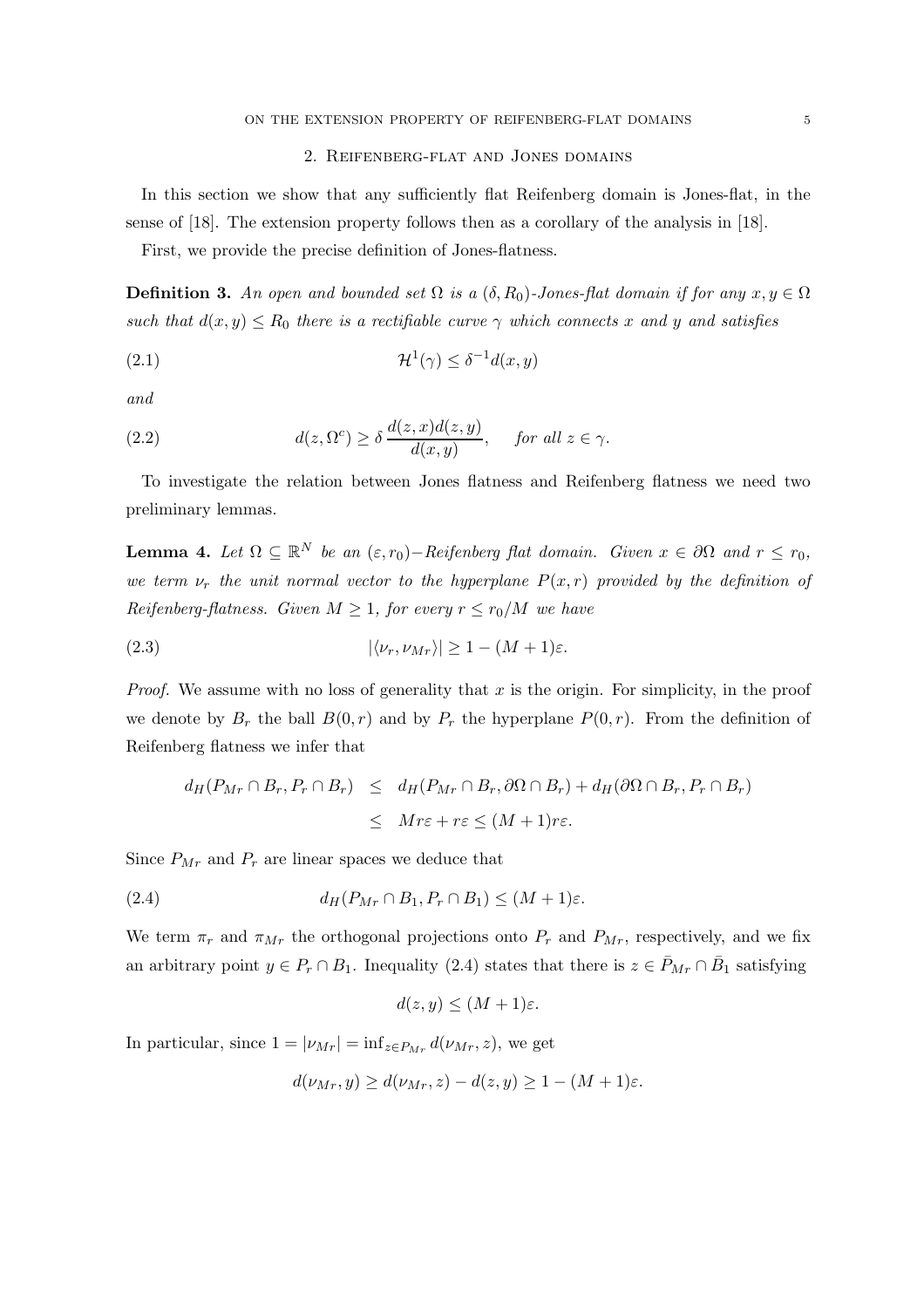By taking the infimum for  $y \in P_r \cap B_1$  we obtain

$$
|\nu_{Mr} - \pi_r(\nu_{Mr})| \ge 1 - (M+1)\varepsilon,
$$

and the proof is concluded by recalling that  $|\langle \nu_{Mr}, \nu_r \rangle| = d(\nu_{Mr}, \pi_r(\nu_{Mr}))$ .

The following lemma discuss an observation due to Kenig and Toro [19, Proposition 2.2]. Note that the difference between Lemma 5 and part  $ii)$  in the definition of Reifenberg flatness is that in *ii*) we only require the separation property at scale  $r_0$ .

**Lemma 5.** Let  $\Omega \subseteq \mathbb{R}^N$  be an  $(\varepsilon, r_0) - \text{Reifenberg flat domain.}$  For every  $x \in \partial \Omega$  and  $r \in ]0, r_0]$ , *one of the connected components of*

$$
B(x,r) \cap \big\{x:\ dist(x,P(x,r)) \geq 2\varepsilon r\big\}
$$

*is contained in*  $\Omega$  *and the other one is contained in*  $\mathbb{R}^N \setminus \Omega$ *. Here*  $P(x,r)$  *is the same hyperplane as in part* i) *of the definition of Reifenberg-flatness.*

*Proof.* We fix  $\rho \in ]0, r_0]$  and we assume that the separation property holds at scale  $\rho$ , namely that one of the connected components of

$$
B(x,\rho) \cap \big\{x:\ dist(x,P(x,\rho)) \ge 2\varepsilon\rho\big\}
$$

is contained in  $\Omega$  and the other one is contained in  $\mathbb{R}^N \setminus \Omega$ . We now show that the same separation property holds at scale r for every  $r \in ]\rho/M, \rho]$  provided that  $M \leq (1 - \varepsilon)/3\varepsilon$ . By iteration this implies that the separation property holds at any scale  $r \in ]0, r_0]$ .

Let us fix  $r \in ]\rho/M, \rho]$  and denote by  $B^+(x,r)$  one of the connected components of

$$
B(x,r) \cap \{x : dist(x, P(x,r)) \geq 2\varepsilon r\}
$$

and by  $B^{-}(x, r)$  the other one. Also, we term  $Y^{+}$  and  $Y^{-}$  the points of intersection of the line passing through x and perpendicular to  $P(x, r)$  with the boundary of the ball  $B(x, r)$ .

By recalling (2.3) and the inequality  $r \ge \rho/M$ , we get that the distance of  $Y^{\pm}$  from the hyperpane  $P(x, \rho)$  satisfies the following inequality:

$$
d(Y^{\pm}, P(x, \rho)) \ge r |\langle \nu_{\rho}, \nu_{\rho/M} \rangle| \ge r [1 - (M + 1)\varepsilon] \ge \rho \frac{1 - (M + 1)\varepsilon}{M}.
$$

Since by assumption  $M \leq (1 - \varepsilon)/3\varepsilon$ , this implies that  $d(Y^{\pm}, P(x, \rho)) \geq 2\varepsilon \rho$  and hence that one among  $Y^+$  and  $Y^-$  belongs to  $B^+(x,\rho)$  and the other one to  $B^-(x,\rho)$ . Since by assumption the separation property holds at scale  $\rho$ , this implies that one of them belongs to  $\Omega$  and the other one to  $\Omega^c$ .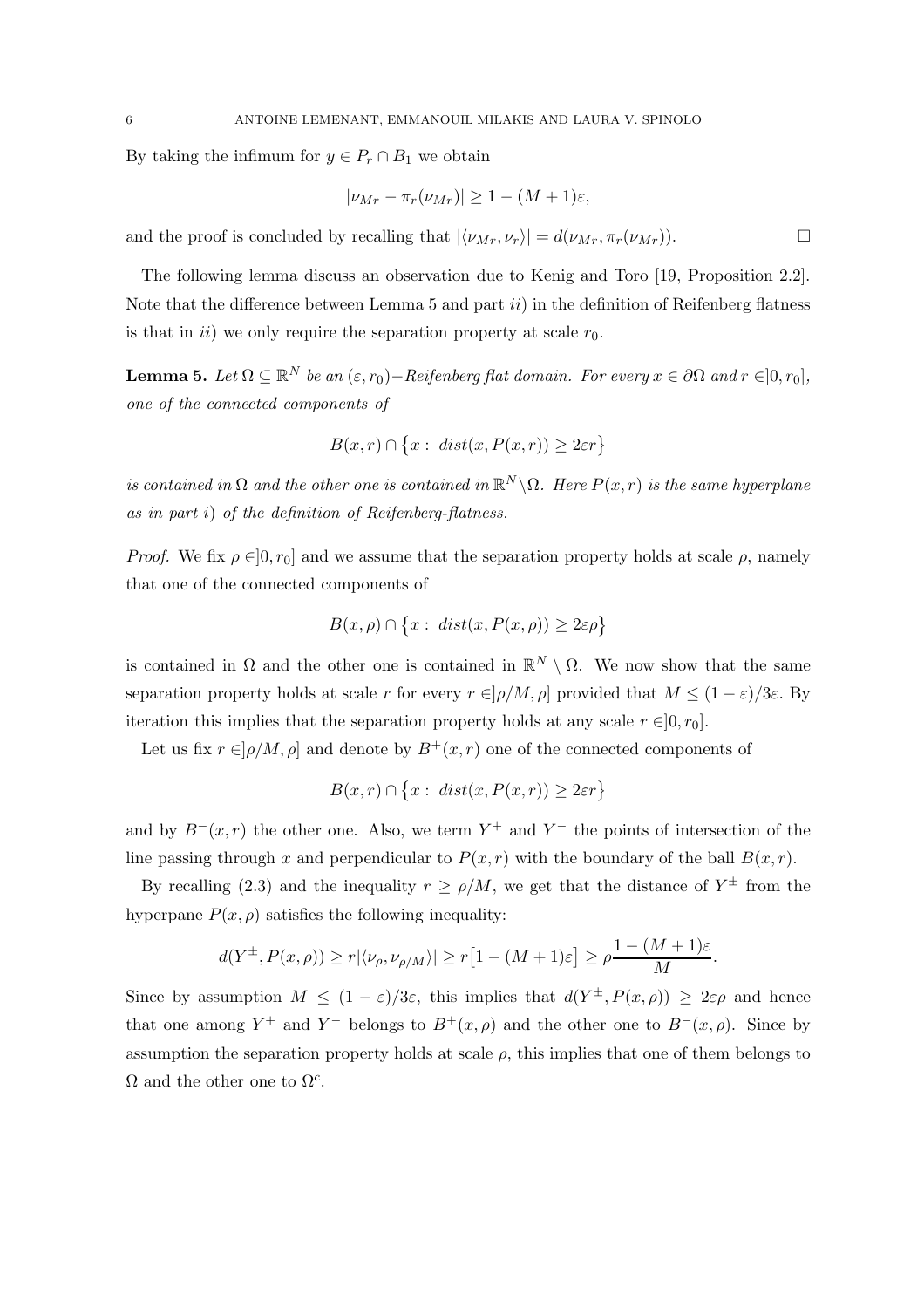

FIGURE 1. notations for the proof of Theorem 2

To conclude, note that part  $i$ ) in the definition of Reifenberg flatness implies that

$$
B^{\pm}(x,r)\cap\partial\Omega=\emptyset
$$

and hence both  $B^+(x,r)$  and  $B^-(x,r)$  are entirely contained in either  $\Omega$  or  $\Omega^c$ . By recalling that one among  $Y^+$  and  $Y^-$  belongs to  $\Omega$  and the other one to  $\Omega^c$ , we conclude the proof of the lemma.  $\Box$ 

We are now ready to establish the main result of this section, namely Theorem 2.

*Proof of Theorem 2.* We assume  $\varepsilon \leq 1/600$ , we fix an  $(\varepsilon, r_0)$ -Reifenberg flat domain  $\Omega \subseteq \mathbb{R}^N$ and we proceed according to the following steps.

 $\Diamond$  STEP 1. We first introduce some notations (see Figure 1 for a representation).

For any  $x_0 \in \partial\Omega$  and  $\rho \leq r_0$ , we denote as usual by  $P(x_0, \rho)$  the hyperplane provided by the definition of Reifenberg flatness, and by  $\vec{\nu}_{\rho}$  its normal. By Lemma 5, we can choose the orientation of  $\vec{\nu}_{\rho}$  in such a way that

$$
B^+(x_0,\rho) := \{ z + t\vec{\nu}_\rho : z \in P(x_0,\rho), t \ge 2\varepsilon\rho \} \cap B(x_0,\rho) \subseteq \Omega
$$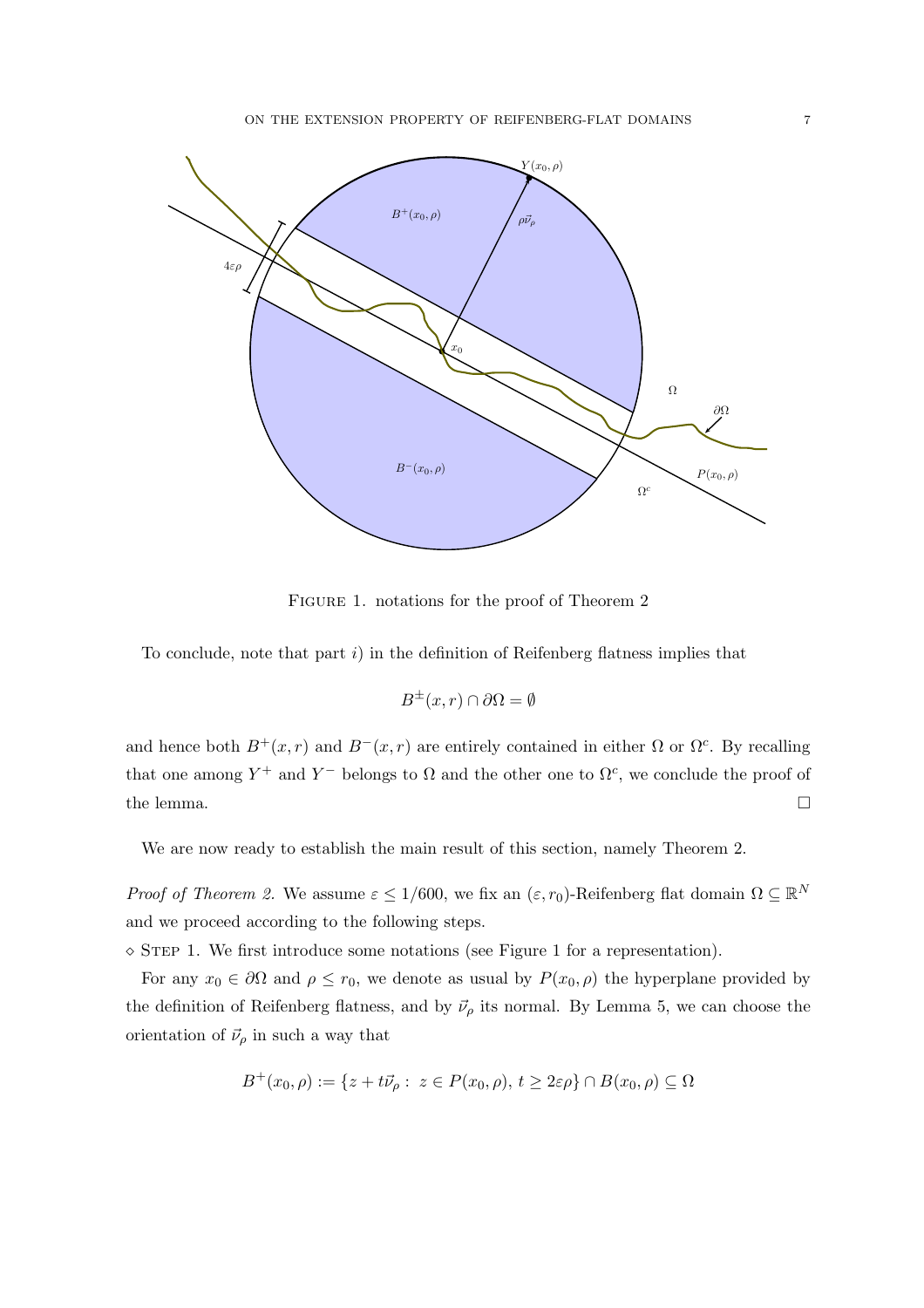and

$$
B^-(x_0,\rho):=\{z-t\vec\nu_\rho:\;z\in P(x_0,\rho),\,t\geq 2\varepsilon\rho\}\cap B(x_0,\rho)\subseteq \Omega^c.
$$

Also, we define the hyperplanes  $P^+(x_0, \rho)$  and  $P^-(x_0, \rho)$  by setting

$$
P^+(x_0, \rho) := \{ z + 2\varepsilon \rho \vec{\nu}_\rho : z \in P(x_0, \rho) \}
$$

and

$$
P^-(x_0,\rho) := \{ z - 2\varepsilon\rho\vec{\nu}_\rho : z \in P(x_0,\rho) \}
$$

and we denote by  $Y(x_0, \rho)$  the point

$$
Y(x_0, \rho) := x_0 + \rho \vec{\nu}_{\rho}.
$$

Finally, for any  $x \in \Omega$ , we denote by  $x_0 \in \partial\Omega$  the point such that  $d(x, \Omega^c) = d(x, x_0)$  (if there is more than one such  $x_0$ , we arbitrarily fix one).

 $\Diamond$  STEP 2. We provide a preliminary construction: more precisely, given

- $x \in \Omega$  such that  $d(x, \Omega^c) \leq 2r_0/7$  and
- r satisfying  $d(x, \Omega^c)/2 \le r \le r_0/7$ ,

the curve  $\gamma_{x,r}$  is defined as follows.

- (I) If  $d(x, \Omega^c)/2 \le r \le 2d(x, \Omega^c)$ , then  $\gamma_{x,r}$  is simply the segment  $[x, Y(x_0, r)]$ .
- (II) If  $2d(x, \Omega^c) < r \le r_0/7$ , we denote by  $k_0 \ge 1$  the biggest natural number k satisfying  $2^{-k}r \geq d(x, \Omega^c)$  and we set

$$
\gamma_{x,r} := [x, Y(x_0, 2^{-k_0}r)] \cup \bigcup_{k=0}^{k_0-1} [Y(x_0, 2^{-k}r), Y(x_0, 2^{-(k+1)}r)].
$$

 $\diamond$  STEP 3. We prove that in both cases (I) and (II) we have

$$
(2.5) \t\t\t\t\mathcal{H}^1(\gamma_{x,r}) \leq 4r.
$$

To handle case (I) we just observe that, since by assumption  $d(x, \Omega^c) = d(x, x_0) \leq 2r$ , then, by recalling  $d(x_0, Y(x_0, r)) = r$ , property (2.5) follows.

To handle case (II), we first observe that, since  $d(x, x_0) \leq 2^{-k_0}r$ , then both x and  $Y(x_0, 2^{-k_0}r)$ belong to the closure of  $B(x_0, 2^{-k_0}r)$ . Also, by construction both  $Y(x_0, 2^{-k}r)$  and  $Y(x_0, 2^{-(k+1)}r)$ belong to the closure of  $B(x_0, 2^{-k}r)$  and by combining these observations we conclude that

$$
\mathcal{H}^{1}(\gamma_{x,r}) \leq d(x, Y(x_0, 2^{-k_0}r)) + \sum_{k=0}^{k_0-1} d(Y(x_0, 2^{-k}r), Y(x_0, 2^{-(k+1)}r))
$$
\n
$$
\leq 2 \cdot 2^{-k_0}r + \sum_{k=0}^{k_0-1} 2 \cdot 2^{-k}r \leq 2r \sum_{k \in \mathbb{N}} 2^{-k} = 4r.
$$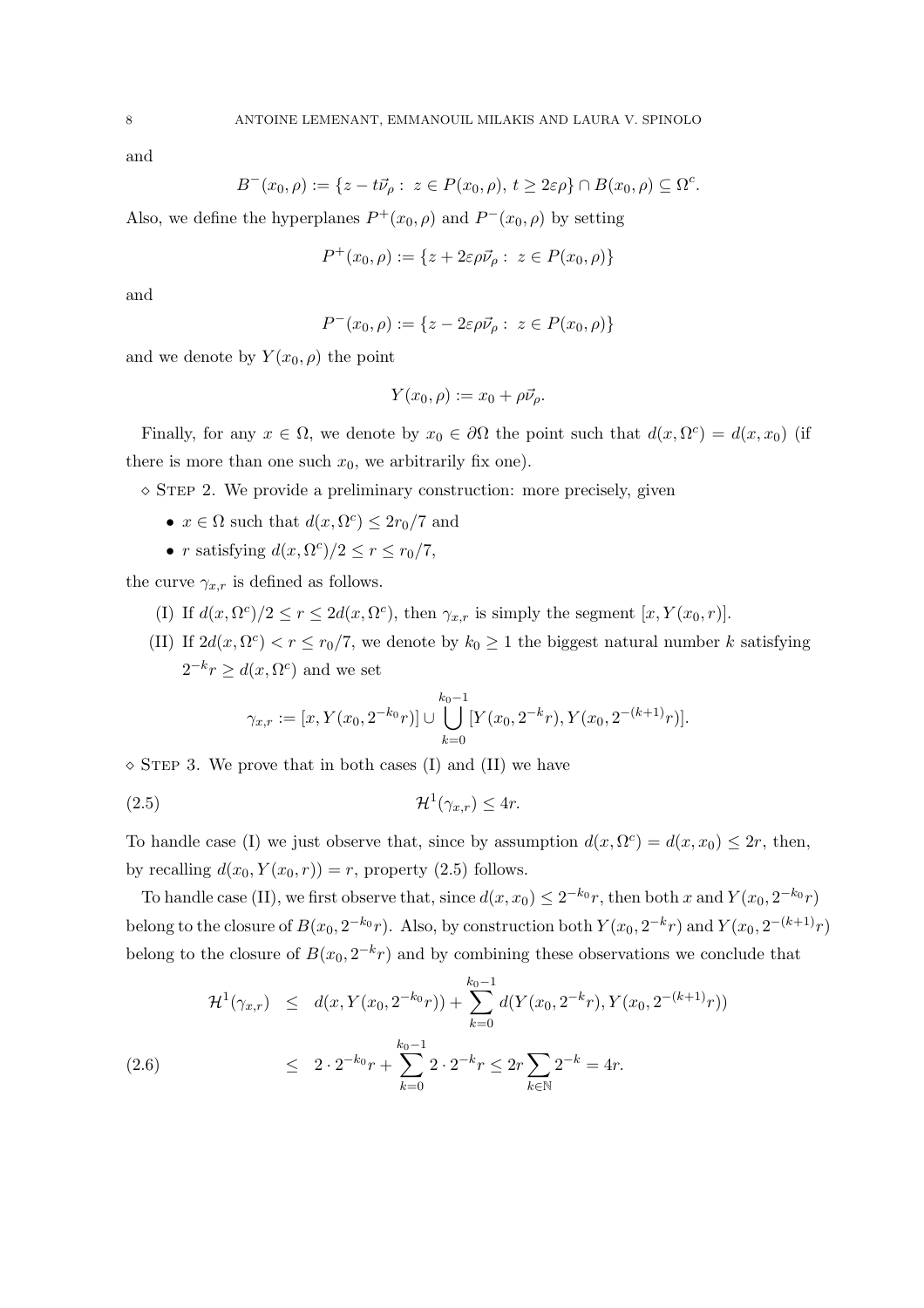$\Diamond$  STEP 4. We prove that for every  $z \in \gamma_{x,r}$ 

(2.7) 
$$
d(z, \Omega^c) \ge \frac{29}{240} d(z, x).
$$

We start by handling case (I): we work in the ball  $B(x_0, 4r)$  and we recall the definition of  $B^+(x_0, 4r)$  and of  $B^-(x_0, 4r)$ , given at STEP 1. Since by assumption  $\varepsilon \leq 1/32$ , we have

$$
16\varepsilon r \le \frac{r}{2} \le d(x, \Omega^c) \le d(x, B^-(x_0, 4r))
$$

and hence  $x \in B^+(x_0, 4r)$ . Let  $\beta$  denotes the angle between  $\nu_r$  and  $\nu_{4r}$ , then by Lemma 4 applied with  $M = 4$  we get that provided  $\varepsilon \leq 1/9$ , then  $4\varepsilon r \leq r \cos \beta$ , so that  $Y(x_0, r) \in$  $B^+(x_0, 4r)$ . By recalling that  $x \in B^+(x_0, 4r)$ , we conclude that  $[x, Y(x_0, r)] \subseteq B^+(x_0, 4r)$ .

We are now ready to establish (2.7), so we fix  $z \in [x, Y(x_0, r)]$ . To provide a bound from above on  $d(z, x)$ , we simply observe that, since both x and  $Y(x_0, r)$  belong to the closure of  $B(x_0, 2r)$ , then so does z and hence

$$
d(z, x) \le 4r.
$$

Next, we provide a bound from below on  $d(z, \Omega^c)$ : since  $z \in B^+(x_0, 4r) \subseteq \Omega$ , then

(2.9) 
$$
d(z, \Omega^c) \ge d(z, \partial B^+(x_0, 4r)) = \min \Big\{ d(z, P^+(x_0, 4r)), d(z, \partial B(x_0, 4r)) \Big\}.
$$

First, we recall that  $z \in B(x_0, 2r)$  and we provide a bound on the distance from z to the spherical part of  $\partial B^+(x_0, 4r)$ :

$$
d(z, \partial B(x_0, 4r)) = 4r - d(z, x_0) \ge 4r - 2r = 2r.
$$

Next, we observe that

$$
d(z, P^{+}(x_0, 4r)) = d(z, P(x_0, 4r)) - 8\varepsilon r
$$

and, since  $z \in [x, Y(x_0, r)],$  then

$$
d(z, P(x_0, 4r)) \ge \min\Big\{d(x, P(x_0, 4r), d(Y(x_0, r), P(x_0, 4r))\Big\}.
$$

Note that  $d(Y(x_0, r), P(x_0, 4r)) = r \cos \beta$  and, using Lemma 4, we conclude that

$$
d(Y(x_0,r), P(x_0,4r)) \ge r/2
$$

because  $\varepsilon \leq 1/10$ . Also, since  $B^{-}(x_0, 4r) \subseteq \Omega^c$ , then

$$
r/2 \le d(x, \Omega^c) \le d(x, B^-(x_0, 4r)) = d(x, P(x_0, 4r)) + 2\varepsilon r
$$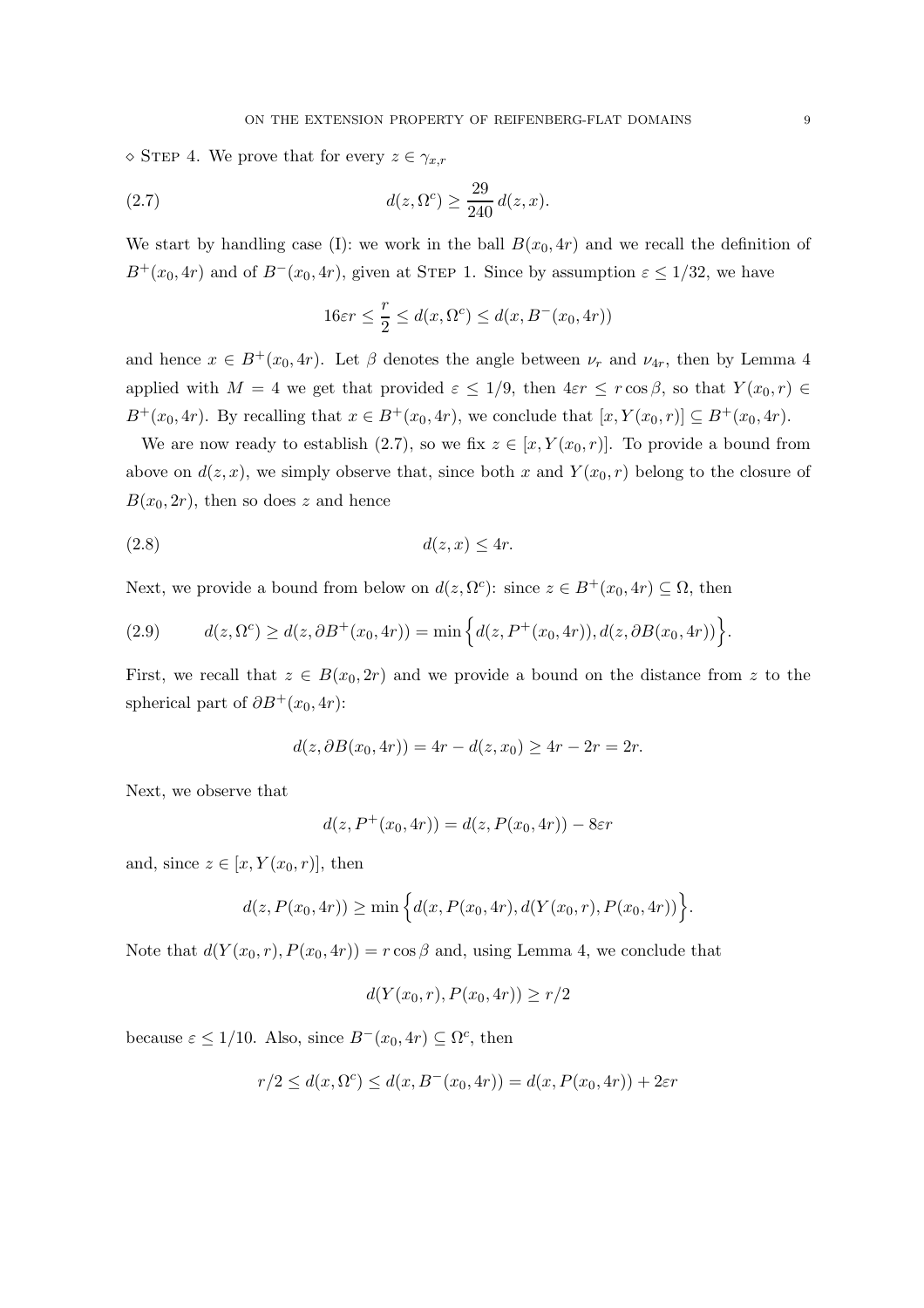By recalling (2.9) and the inequality  $\varepsilon \leq 1/600$  and by combining all the previous observations we conclude that

(2.10)  
\n
$$
d(z, \Omega^c) \ge d(z, \partial B^+(x_0, 4r)) \ge \min\{d(z, P^+(x_0, 4r), 2r\} = \min\{d(z, P(x_0, 4r) - 8\varepsilon r, 2r\} \ge
$$
\n
$$
\ge \min\left\{\min\{d(x, P(x_0, 4r)), d(Y(x_0, r), P(x_0, 4r))\} - 8\varepsilon r, 2r\right\} \ge
$$
\n
$$
\ge \min\left\{\min\left\{r/2 - 2\varepsilon r, r/2\right\} - 8\varepsilon r, 2r\right\} = \frac{r}{2} - 10\varepsilon r \ge \frac{29}{60}r.
$$

Finally, by comparing  $(2.10)$  and  $(2.8)$  we obtain  $(2.7)$ .

 $\diamond$  STEP 5. We now establish (2.7) in case (II).

If  $z \in [x, Y(x_0, 2^{-k_0}r],$  then we can repeat the argument we used in STEP 4 by replacing r with  $2^{-k_0}r$ , which satisfies

$$
d(x, \Omega^c) \le 2^{-k_0} r \le 2d(x, \Omega^c).
$$

Hence, we are left to consider the case when  $z \in [Y(x_0, 2^{-k}r), Y(x_0, 2^{-(k+1)}r)]$  for some natural number  $k \leq k_0 - 1$ . We set  $\rho := 2^{-k}r$  and we work in the ball  $B(x_0, 2\rho)$ . We denote by  $\alpha$  the angle between  $\nu_{2\rho}$  and  $\nu_{\rho}$ , and by  $\beta$  the angle between  $\nu_{2\rho}$  and  $\nu_{\rho/2}$ . Due to Lemma 4 applied with  $M = 2$  and  $M = 4$ , we know that, if  $\varepsilon \leq 1/13$ , then

$$
\rho \cos \alpha \ge 4\varepsilon \rho \qquad \frac{1}{2} \rho \cos \beta \ge 4\varepsilon \rho,
$$

so that both  $Y(x_0, \rho)$  and  $Y(x_0, \rho/2)$  belong to  $B^+(x_0, 2\rho)$ . Hence, given

$$
z \in [Y(x_0, \rho), Y(x_0, \rho/2)] \subseteq B^+(x_0, 2\rho) \subseteq \Omega,
$$

we have  $d(z, \Omega^c) \geq d(z, \partial B^+(x_0, 2\rho))$ . The distance from z to the spherical part of  $\partial B^+(x_0, 2\rho)$ is bounded from below by  $\rho$ , while the distance from z to  $P^+(x_0, 2\rho)$  is bounded from below by  $\frac{1}{2}\rho - 4\varepsilon\rho \geq \frac{1}{4}$  $\frac{1}{4}\rho$  provided that  $\varepsilon \leq 1/16$ . Hence,  $d(z, \Omega^c) \geq \rho/4$ . To provide an upper bound on  $d(z, x)$  we observe that, since  $d(x, x_0) = d(x, \Omega^c) \leq 2^{-k}r$ , then both z and x belong to the closure of  $B(x_0, \rho)$ . Hence,  $d(x, z) \leq 2\rho$  and (2.7) holds.

 $\Diamond$  STEP 6. We are finally ready to show that  $\Omega$  is a Jones-flat domain. Given  $x, y \in \Omega$ satisfying  $d(x, y) \leq r_0/7$ , there are two possible cases:

(1) if either  $d(x, \Omega^c) \ge 2d(x, y)$  or  $d(y, \Omega^c) \ge 2d(x, y)$ , then we set  $\gamma := [x, y]$ . To see that  $\gamma$  satisfies (2.2), let us assume that  $d(x, \Omega^c) \ge 2d(x, y)$  (the other case is completely analogous), then  $y \in B(x, d(x, y)) \subseteq \Omega$  and  $[x, y] \subseteq \Omega$ . Also, since

(2.11) 
$$
\sup_{z \in [x,y]} \frac{d(z,x)d(z,y)}{d(x,y)} = \frac{1}{4}d(x,y),
$$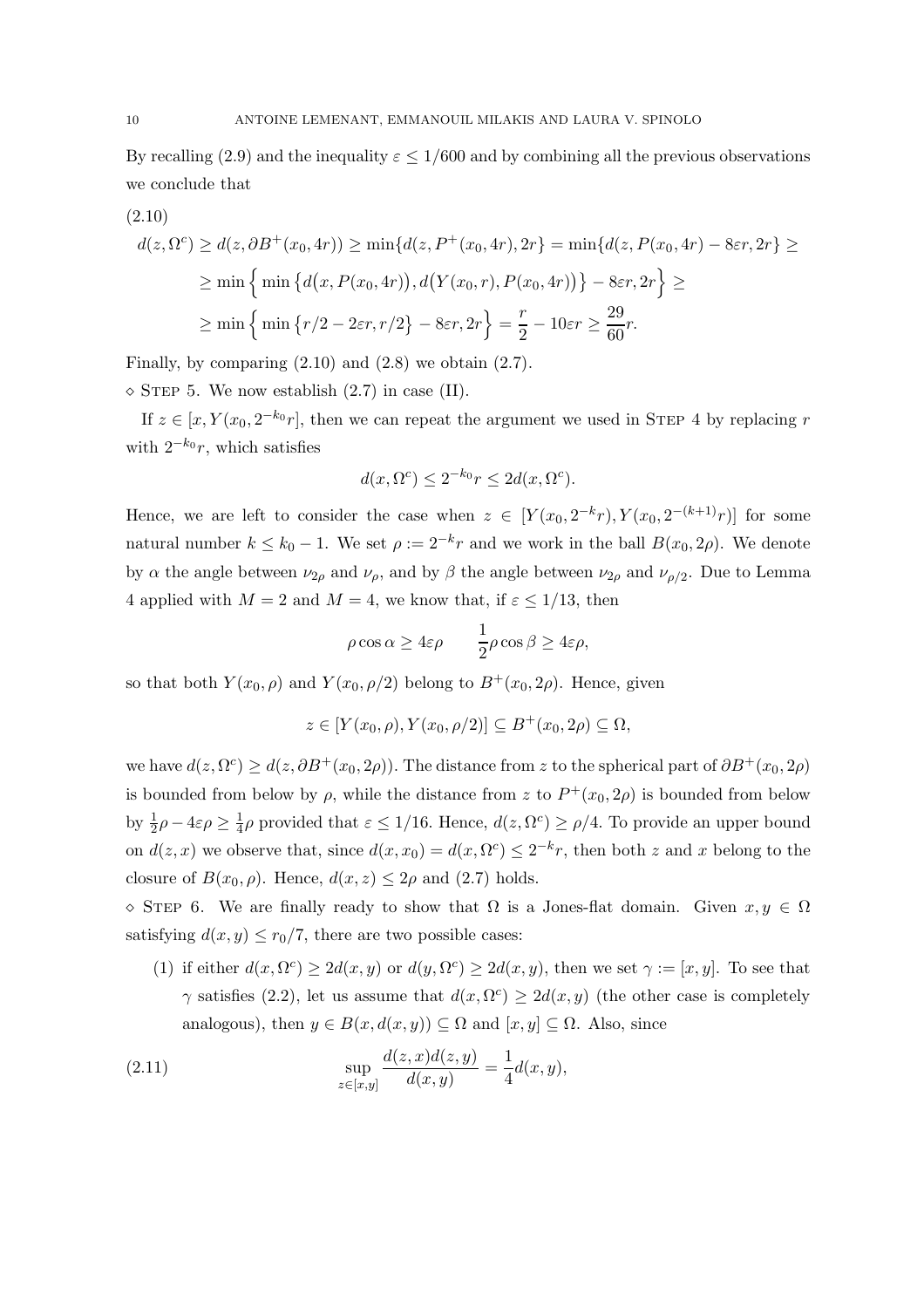then for any  $z \in \gamma$ ,

$$
d(z, \Omega^c) \ge d(x, \Omega^c) - d(z, x) \ge d(x, y) \ge 4d(z, x)d(z, y)/d(x, y).
$$

Hence,  $\gamma$  satisfies (2.2) provided that  $\delta = 4$ .

(2) we are left to consider the case when both  $d(x, \Omega^c) < 2d(x, y)$  and  $d(y, \Omega^c) < 2d(x, y)$ . Denote by  $x_0 \in \partial \Omega$  a point such that  $d(x, \Omega^c) = d(x, x_0)$  and  $y_0 \in \partial \Omega$  a point such that  $d(y, y_0) = d(y, \Omega^c)$  and set  $r := d(x, y) \le r_0/7$ . We define

(2.12) 
$$
\gamma := \gamma_{x,r} \cup \gamma_{y,r} \cup [Y(x_0,r), Y(y_0,r)].
$$

STEP 7 is devoted to showing that  $\gamma$  satisfies (2.1) and (2.2).

 $\diamond$  STEP 7. First, we establish (2.1): we observe that

$$
d(Y(x_0,r), Y(y_0,r)) \le d(Y(x_0,r),x_0) + d(x_0,x) + d(x,y) + d(y,y_0) + d(y_0,Y(y_0,r)) \le 7r
$$

and hence by using (2.5)

$$
\mathcal{H}^1(\gamma) \leq \mathcal{H}^1(\gamma_{x,r}) + d(\mathcal{Y}(x_0,r), \mathcal{Y}(y_0,r)) + \mathcal{H}^1(\gamma_{y,r}) \leq 15r
$$

which proves  $(2.1)$ .

Next, we establish (2.2): we denote by  $d_{\gamma}$  the geodesic distance on the curve  $\gamma$  and we observe that

(2.13) 
$$
\frac{d(z,y)}{15d(x,y)} \le \frac{d_{\gamma}(z,y)}{d_{\gamma}(x,y)} \le 1.
$$

Hence, if  $z \in \gamma_{x,r}$ , then by using (2.7) we obtain

$$
d(z, \Omega^{c}) \ge \frac{29}{240} d(z, x) \ge \frac{29}{240 \cdot 15} \left( \frac{d(z, x) d(z, y)}{d(x, y)} \right)
$$

and we next observe  $29/240 \cdot 15 \ge 5/60 \cdot 15 = 1/180$ . Since the same argument works in the case when  $z \in \gamma_{y,r}$ , then we are left to esablish (2.2) in the case when z lies on the segment  $[Y(x_0, r), Y(y_0, r)].$ 

We first observe that

$$
(2.14) \t d(x_0, Y(y_0, r)) \leq d(x_0, x) + d(x, y) + d(y, y_0) + d(y_0, Y(y_0, r)) \leq 6r
$$

and hence  $[Y(x_0,r), Y(y_0,r)] \subseteq B(x_0, 7r)$ . Next, we note that  $7r \le r_0$  and we use (2.10) to get

(2.15) 
$$
\frac{29}{60}r \le d(Y(x_0, r), \Omega^c) \le d(Y(x_0, r), P^-(x_0, 7r)),
$$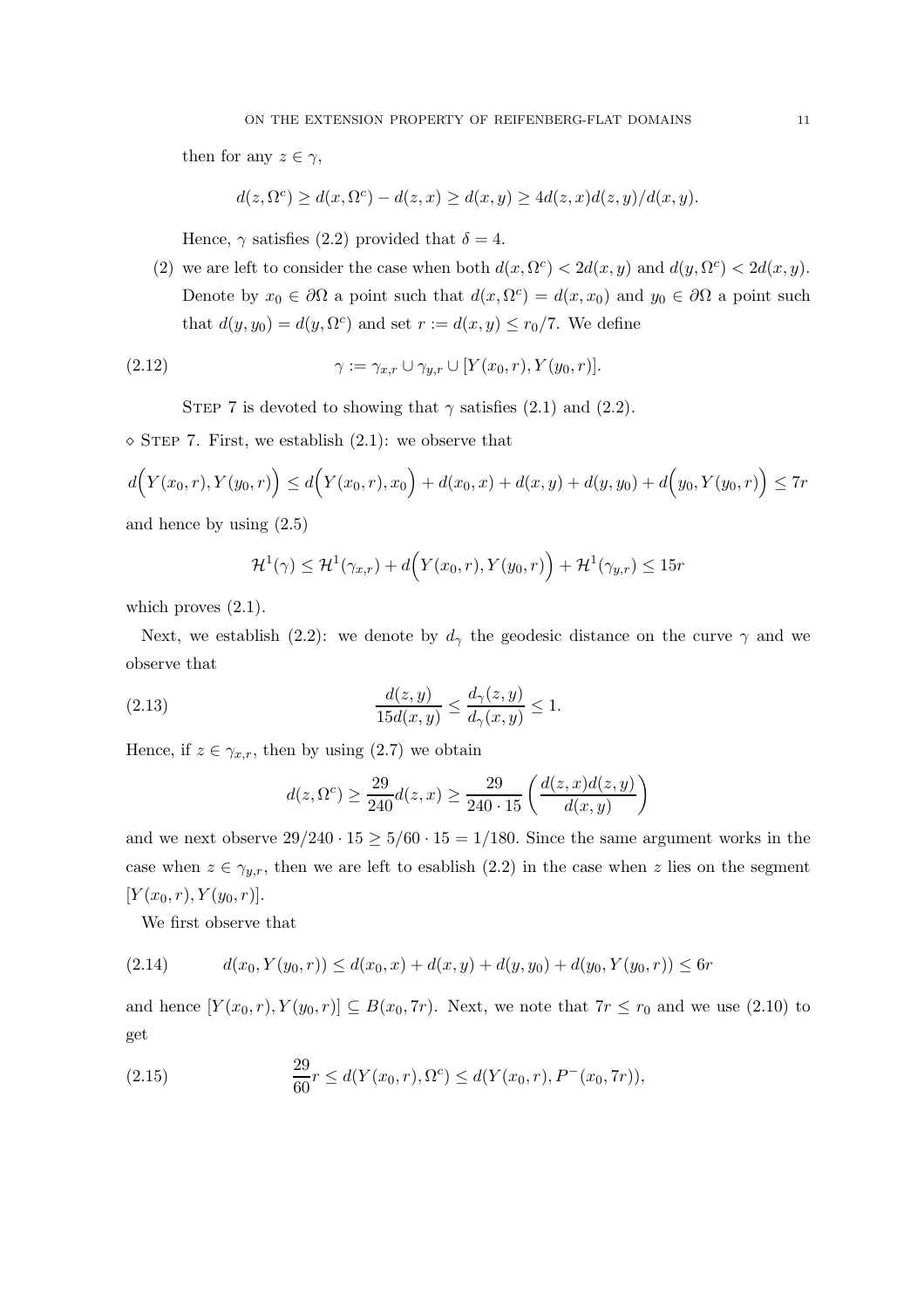hence since  $\varepsilon$  is so small that  $28\varepsilon r \leq 29r/60$ , then we have  $d(Y(x_0, r), P^-(x_0, 7r)) \geq 28\varepsilon r$ , which means that  $Y(x_0, r) \in B^+(x_0, 7r)$ . By repeating the same argument we get  $Y(x_0, r) \in B^+(x_0, 7r)$ and hence  $[Y(x_0, r), Y(y_0, r)] \subseteq B^+(x_0, 7r)$ .

We fix  $z \in [Y(x_0, r), Y(y_0, r)]$  and we observe that

$$
\begin{aligned} d(z,x) &\le d(z,Y(x_0,r)) + d(Y(x_0,r),x_0) + d(x_0,x) \\ &\le d(Y(y_0,r),Y(x_0,r)) + d(Y(x_0,r),x_0) + d(x_0,x) \le 7r + r + 2r = 10r. \end{aligned}
$$

Also,

(2.17) 
$$
d(z, \Omega^c) \ge d(z, \partial B^+(x_0, 7r)) \ge \min \left\{ d(z, \partial B(x_0, 7r)); d(z, P^+(x_0, 7r)) \right\}
$$

and by using (2.14) we get

$$
d(z, \partial B(x_0, 7r)) \ge r.
$$

Also, we have

$$
d(z, P^+(x_0, 7r)) \ge \min\left\{d(Y(x_0, r), P^+(x_0, 7r)), d(Y(y_0, r), P^+(x_0, 7r))\right\}
$$

and by recalling (2.15) we get that

$$
d(Y(x_0,r), P^+(x_0,7r)) = d(Y(x_0,r), P^-(x_0,7r)) - 28\varepsilon r \ge \frac{29}{60}r - 28\varepsilon r \ge \frac{r}{3}.
$$

Since  $Y(y_0, r)$  satisfies the same estimate, then by recalling (2.13), (2.16) and (2.17) we get

$$
d(z, \Omega^c) \ge \frac{r}{3} \ge \frac{1}{3 \cdot 10} d(z, x) \ge \frac{1}{3 \cdot 10 \cdot 15} \frac{d(z, x) d(z, y)}{d(x, y)},
$$

which concludes the proof because  $3 \cdot 10 \cdot 15 = 450$ .

Remark 6. There are Jones-flat domains that are not Reifenberg-flat, for instance a Lipschitz domain with sufficiently big constant (for example a heavily non convex polygonal domain). Actually, Jones [18, Theorem 3] proved that, for a simply connected domain in dimension 2, being Jones-flat is equivalent to being an extension domain, which is also known to be equivalent to the fact that the boundary is a quasicircle (see the introduction of [18]).

## 3. Extension properties of Reifenberg-flat domains and applications

In this section we combine the analysis in [18] with Theorem 2 to prove that domains that are sufficiently flat in the sense of Reifenberg satisfy the extension property. We also discuss some direct consequences. Note that in this section we always assume that  $\Omega$  is connected, as Jones did in [18]. In Section 4 we prove that the connectedness assumption can be actually removed in the case of Reifenberg flat domains. Note also that, before providing the precise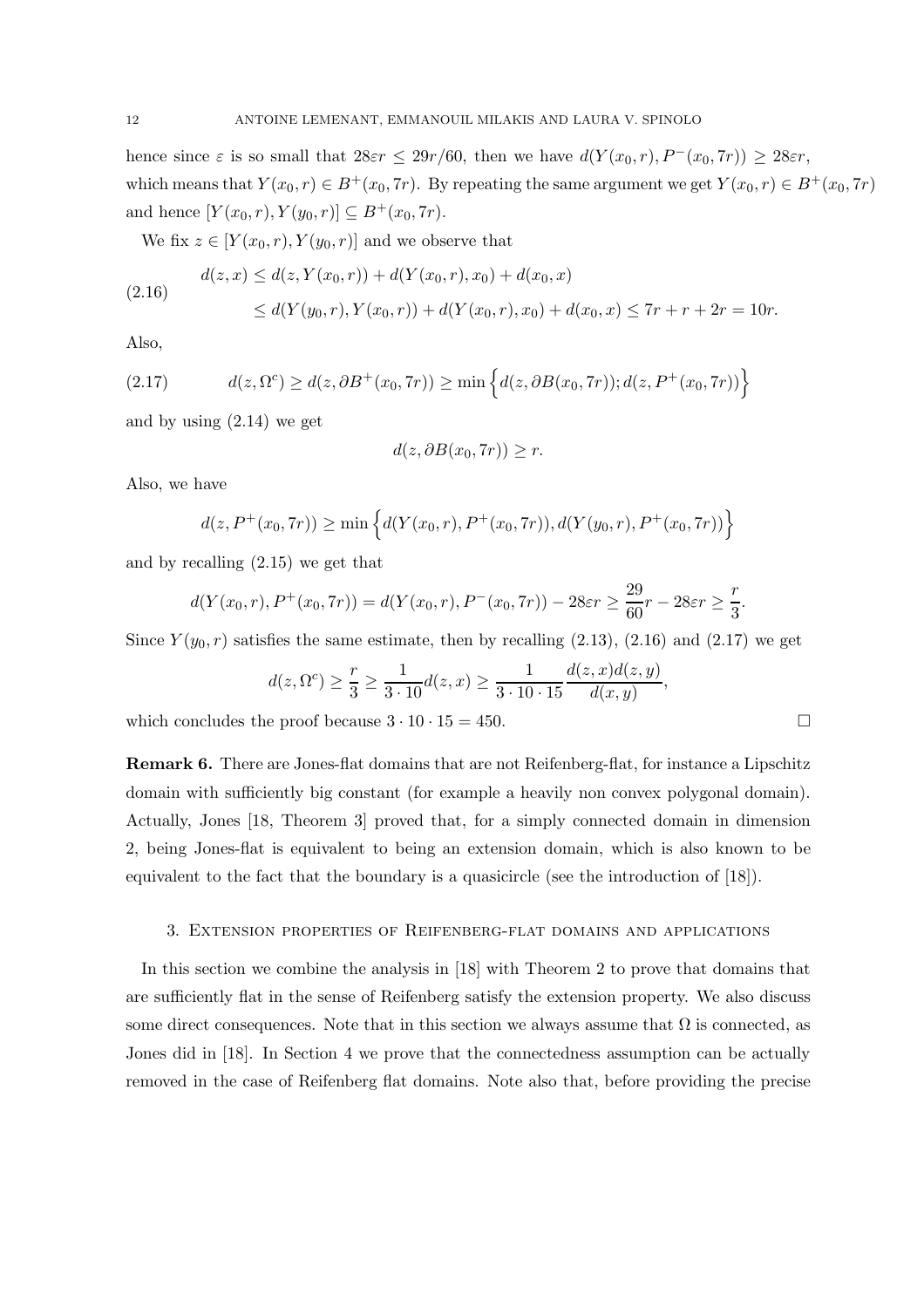extension result, we have to introduce a preliminary lemma comparing different notions of "radius" of a given domain  $\Omega$ .

3.1. "Inner radius", "outer radius" and "diameter" of a given domain. We term outer radius of a nonempty set  $\Omega \subseteq \mathbb{R}^N$  the quantity

(3.1) 
$$
Rad(\Omega) := \inf_{x \in \Omega} \sup_{y \in \Omega} d(x, y),
$$

and we term inner radius the quantity

(3.2) 
$$
rad(\Omega) := \sup_{x \in \Omega} \sup \{r > 0 : B(x, r) \subset \Omega\}.
$$

The inner radius is the radius of the biggest ball that could fit inside  $\Omega$ , whereas the outer radius, as seen below, is the radius of the smallest ball, centered in  $\overline{\Omega}$ , that contains  $\Omega$ .

Also, we recall that  $Diam(\Omega)$  denotes the diameter of  $\Omega$ , namely

$$
Diam(\Omega) := \sup_{x,y \in \Omega} d(x,y).
$$

For the convenience of the reader, we collect some consequences of the definition in the following lemma.

**Lemma 7.** Let  $\Omega$  be a nonempty subset of  $\mathbb{R}^N$ , then the following properties hold:

(i) *We have the formula*

(3.3) 
$$
Rad(\Omega) = \inf_{x \in \Omega} \inf \{ r > 0 : \ \Omega \subset B(x, r) \}.
$$

*Also, if*  $Rad(\Omega) < +\infty$ *, then there is a point*  $x \in \overline{\Omega}$  *such that*  $\Omega \subseteq B(x, Rad(\Omega))$ *.* 

- (ii)  $rad(\Omega) \leq Rad(\Omega) \leq Diam(\Omega)$ .
- (iii) *If*  $\Omega$  *is an*  $(\varepsilon, r_0)$ *-Reifenberg-flat domain for some*  $r_0 > 0$  *and some*  $\varepsilon$  *satisfying*  $0 <$  $\varepsilon < 1/2$ , then  $r_0/4 \leq rad(\Omega) \leq Rad(\Omega) \leq Diam(\Omega)$ .

*Proof.* To establish property (i), we first observe that, if  $\Omega$  is not bounded, then  $Rad(\Omega) = +\infty$ and formula (3.3) is trivially satisfied. Also, the assumption  $Rad(\Omega) < +\infty$  implies that the closure  $\overline{\Omega}$  is compact. Hence, if  $Rad(\Omega) < +\infty$ , then

(3.4) 
$$
Rad(\Omega) = \min_{x \in \overline{\Omega}} \sup_{y \in \Omega} d(x, y)
$$

and if we term  $x_0 \in \overline{\Omega}$  any point that realizes the minimum in (3.4) we have  $\Omega \subset \overline{B}(x_0, Rad(\Omega))$ . This establishes the inequality

$$
Rad(\Omega) \ge \inf_{x \in \Omega} \inf \{ r > 0 : \ \Omega \subset B(x,r) \}.
$$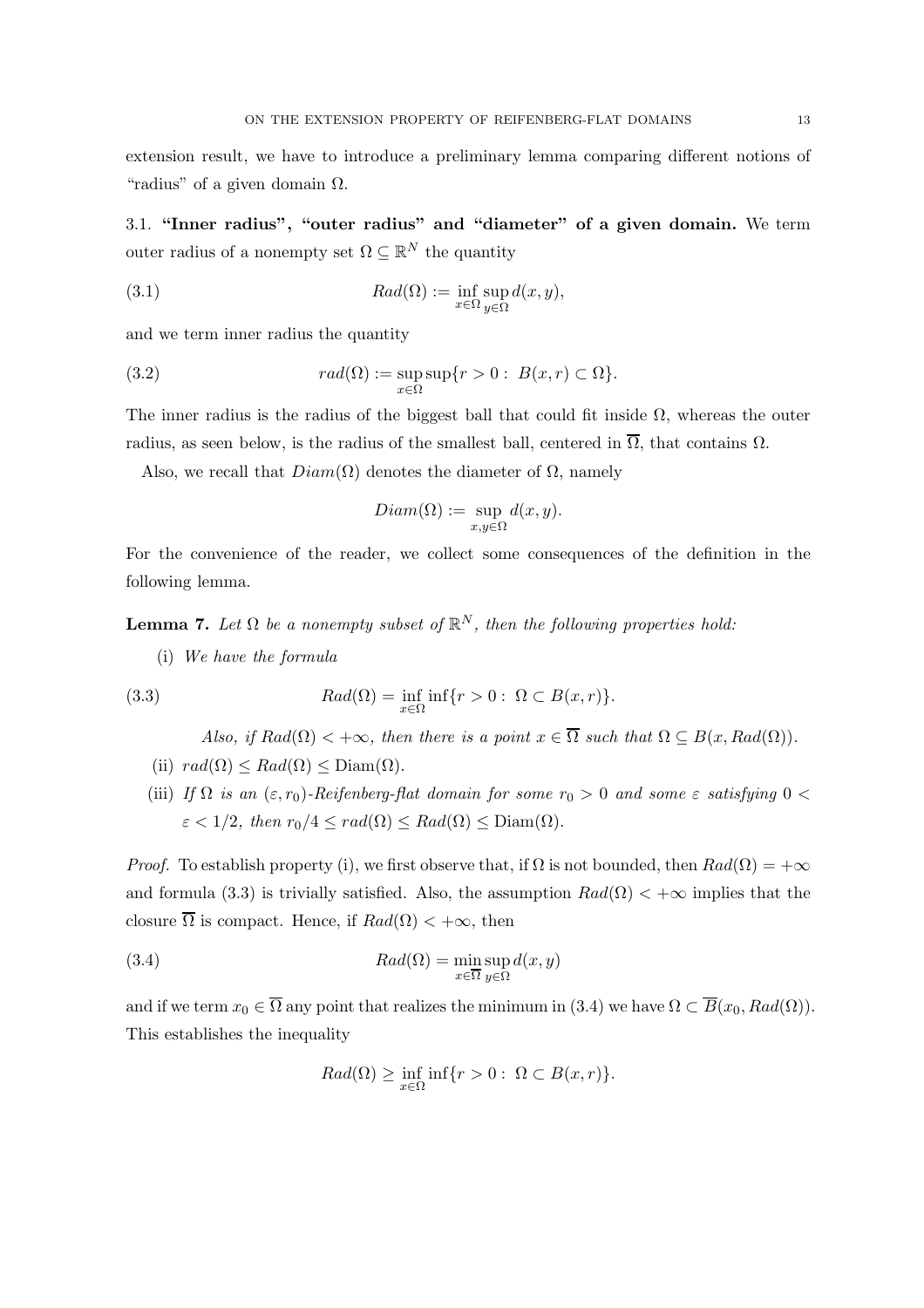To establish the reverse inequality we observe that if  $x \in \Omega$  is any arbitrary point and  $r > 0$ is such that  $\Omega \subset B(x,r)$ , then  $\sup_{y \in \Omega} d(x,y) \leq r$ . By taking the infimum in x and r we conclude. This ends the proof of property (i).

To establish (ii), we focus on the case when  $Rad(\Omega) < +\infty$ , because otherwise  $\Omega$  is unbounded and (ii) trivially holds. Hence, by relying on (i) we infer that  $\Omega \subseteq B :=$  $B(x_0, Rad(\Omega))$  for some point  $x_0 \in \Omega$ . Given  $x \in \Omega$  and  $r > 0$  satisfying  $B(x,r) \subset \Omega$ , we have  $B(x, r) \subset B(x_0, Rad(\Omega))$ . Hence,  $d(x, x_0) + r \le Rad(\Omega)$  and hence  $r \le Rad(\Omega)$ . By taking the supremum in r and x we get finally  $rad(\Omega) \leq Rad(\Omega)$ . The inequality  $Rad(\Omega) \leq Diam(\Omega)$ directly follows from the two definitions.

Given (ii), establishing property (iii) amounts to show that

$$
(3.5) \t rad(\Omega) \ge r_0/4.
$$

We can assume with no loss of generality that  $\partial\Omega \neq \emptyset$ , otherwise  $\Omega = \mathbb{R}^N$  and (3.5) trivially holds in this case (we recall that the case  $\Omega = \emptyset$  is ruled out by the definition of Reifenberg-flat domain).

Hence, we fix  $y \in \partial \Omega$ , denote by  $P(y, r_0)$  the hyperplane in the definition and let  $\vec{\nu}$  be its normal vector. We choose the orientation of  $\vec{\nu}$  in such a way that

(3.6) 
$$
\{z+t\nu: z \in P(y,r_0), t \geq 2\varepsilon r\} \cap B(y,r_0) \subseteq \Omega.
$$

Since  $d_H(P(y, r_0) \cap B(y, r_0), \partial \Omega \cap B(y, r_0)) \leq \varepsilon r$ , then from (3.6) we infer that actually

$$
\{z+t\nu:\ z\in P(y,r_0),\ t\geq \varepsilon r\}\cap B(y,r_0)\subseteq \Omega.
$$

By recalling  $\varepsilon < 1/2$ , we infer that there is  $x \in \Omega$  such that  $B(x, r_0/4) \subset \Omega$  and this establishes  $(3.5)$ .

3.2. Extension properties and applications. The following extension property of Reifenberg flat domains is established by combining Theorem 2 above with Jones'analysis (Theorem 1 in [18]).

**Corollary 8.** Let  $\Omega \subseteq \mathbb{R}^N$  be a connected,  $(\varepsilon, r_0)$ -Reifenberg-flat domain. If  $\varepsilon \leq 1/600$ , then, *for every*  $p \in [1, +\infty]$ , there is an extension operator  $E: W^{1,p}(\Omega) \to W^{1,p}(\mathbb{R}^N)$  satisfying

$$
||E(u)||_{W^{1,p}(\mathbb{R}^N)} \leq C||u||_{W^{1,p}(\Omega)},
$$

*where the constant*  $C$  *only depends on*  $N$ *, p, and*  $r_0$ *.*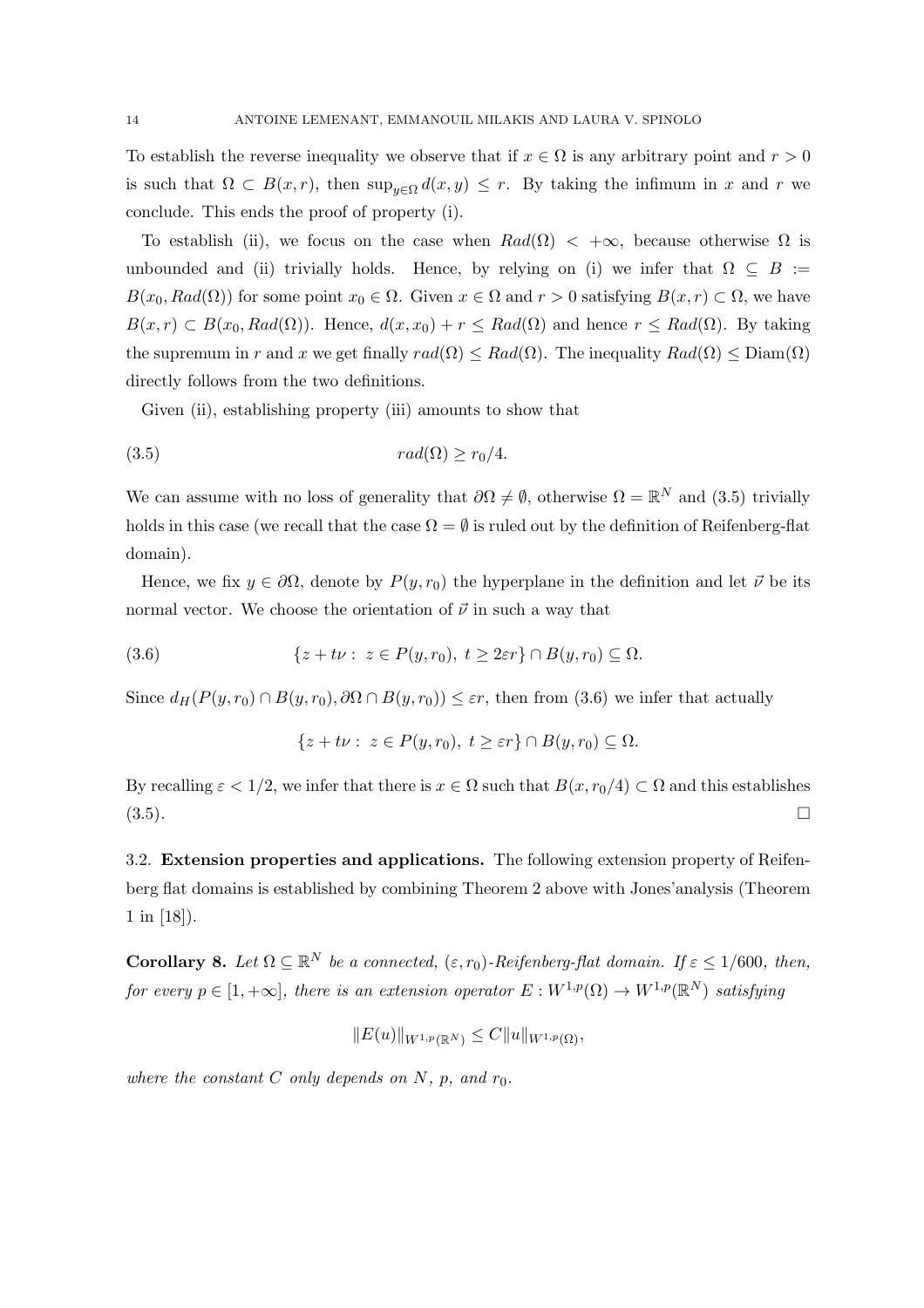*Proof.* The corollary is a direct application of [18, Theorem 1].

The only nontrivial point we have to address is that, in general, the norm of the extension operator E depends on  $Rad(\Omega)$ , see for examples the statements of Jones' Theorem provided in the paper by Chua [7] and in the very recent preprint by Brewster, D. Mitrea, I. Mitrea and M. Mitrea [1]. Note that in Jones' original statement the dependence on the radius was not mentioned because the radius was fixed (see the remark at the top of page 76 in [18]).

However, by applying for example the remarks in [1, pages 9 and 10] to Reifenberg-flat domains, we get that the norm of E is bounded by  $C(N, p, r_0, M)$  if  $1/Rad(\Omega) \leq M$ . By recalling that  $r_0/4 \leq Rad(\Omega)$ , we finally infer that the bound on the norm of the extension operator only depends on  $N, p$  and  $r_0$  and this concludes the proof.

Remark 9. To simplify the exposition, we chose to only state the extension property for classical Sobolev Spaces. However, the extension property also applies to other classes of spaces. For instance, Chua [7, 8, 9], extended Jones' Theorem to weighted Sobolev spaces. These spaces are defined by replacing the Lebesgue measure by a weighted measure  $\omega dx$ , where  $\omega$  is a function satisfying suitable growth conditions and Poincaré inequalities. Also, Christ [6] established the extension property for Sobolev spaces of fractional order.

The results of both Christ [6] and Chua [7, 8, 9] apply to Jones-flat domains, hence by relying on Theorem 2 we infer that they apply to  $(1/600, r_0)$ -Reifenberg-flat domains as well.

As a consequence of Corollary 8 we get that the classical Rellich-Kondrachov Theorem holds in Reifenberg-flat domains.

**Proposition 10.** Let  $\Omega \subseteq \mathbb{R}^N$  be a bounded, connected  $(\varepsilon, r_0)$ -Reifenberg-flat domain and *assume*  $0 < \varepsilon \leq 1/600$ .

 $\emph{If }~1\leq p < N,~ set~p^* := \frac{Np}{N-1}$  $N-p$ *a. Then the Sobolev space*  $W^{1,p}(\Omega)$  *is continuously embedded in the space*  $L^{p^*}(\Omega)$  *and is compactly embedded in*  $L^q(\Omega)$  *for every*  $1 \leq q < p^*$ *.* 

*If*  $p \geq N$ , then the Sobolev space  $W^{1,N}(\Omega)$  *is continuously embedded in the space*  $L^{\infty}(\Omega)$ *and is compactly embedded*  $L^q(\Omega)$  *for every*  $q \in [1, +\infty)$ .

*Also, the norm of the above embedding operators only depends on* N,  $r_0$ , q, p and Rad( $\Omega$ ).

*Proof.* We first use the extension operator provided by Corollary 8 and then we apply the classical Embedding Theorem in a ball of radius  $Rad(\Omega)$  containing  $\Omega$  (see property (i) in the statement of Lemma 7).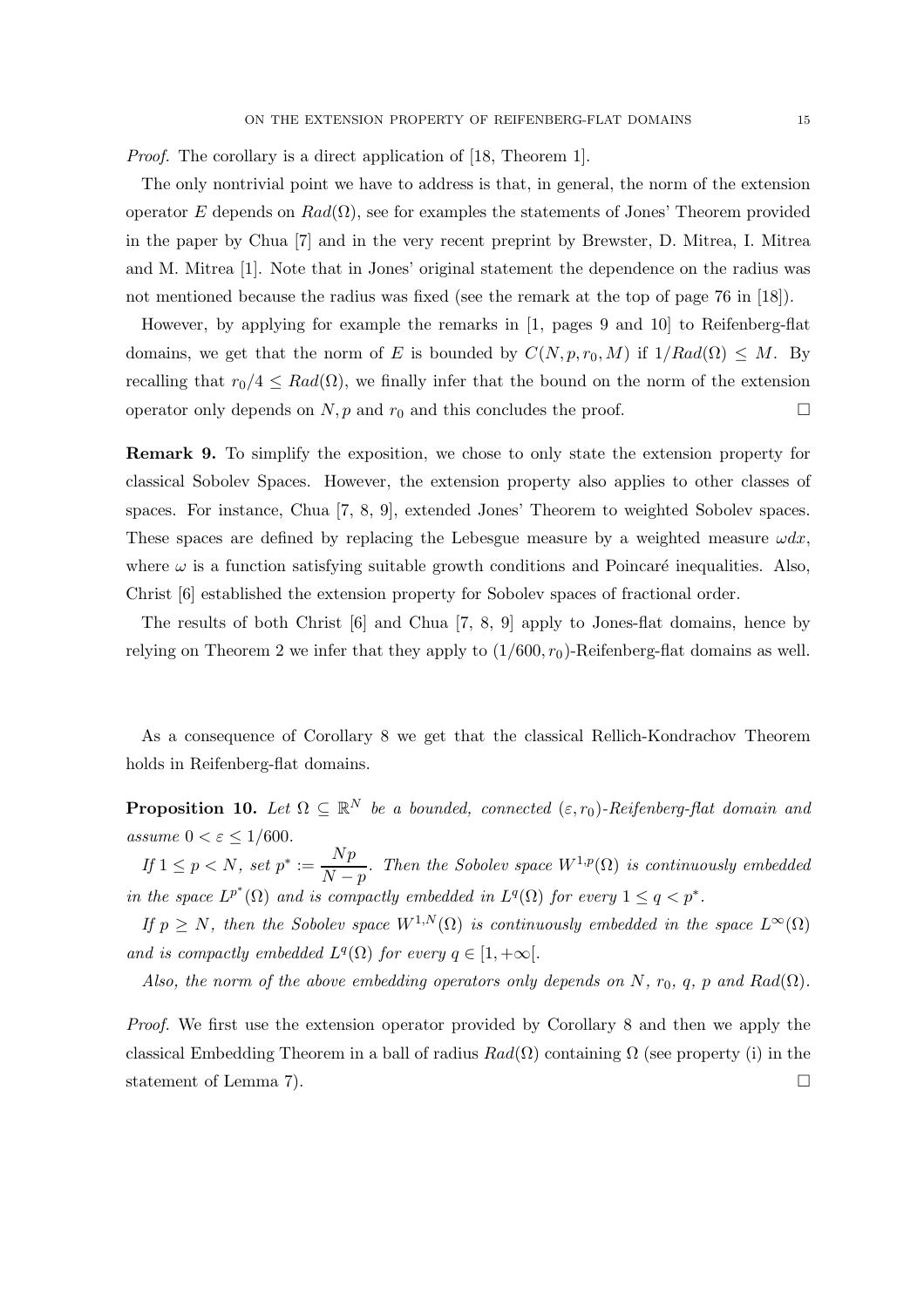As an example of application of Proposition 10, we establish a uniform bound on the  $L^{\infty}$ norm of Neumann eigenfunctions defined in Reifenberg-flat domains. We use this bound in the companion paper [26]. Here is the precise statement. We recall that we term "Neumann eigenfunction" an eigenfunction for the Laplace operator subject to homogeneous Neumann conditions on the boundary of the domain.

**Proposition 11.** Let  $\Omega \subseteq \mathbb{R}^N$  be a bounded, connected,  $(\varepsilon, r_0)$ -Reifenberg-flat domain and *let u be a Neumann eigenfunction associated to the eigenvalue*  $\mu$ *. If*  $\epsilon \leq 1/600$ *, then u is bounded and*

(3.7) 
$$
||u||_{L^{\infty}(\Omega)} \leq C(1+\sqrt{\mu})^{\gamma(N)}||u||_{L^{2}(\Omega)},
$$

where  $\gamma(N) = \max\left\{\frac{N}{2}, \frac{2}{N-1}\right\}$  and  $C = C(N, r_0, Rad(\Omega)).$ 

*Proof.* By using classical techniques coming from the regularity theory for elliptic operators, Ross [29, Proposition 3.1] established (3.7) in the case of Lipschitz domains. However, in [29] the only reason why one needs the regularity assumption on the domain  $\Omega$  is to use the Sobolev inequality

(3.8) 
$$
||u||_{L^{2^*}(\Omega)} \leq C(||u||_{L^2(\Omega)} + ||\nabla u||_{L^2(\Omega)}), \qquad C = C(N, r_0, Rad(\Omega))
$$

as the starting point for a bootstrap argument. Since Proposition 10 states that (3.8) holds if  $\Omega$  is a bounded Reifenberg-flat domain, then the proof in [29] can be extended to the case of Reifenberg-flat domains.

Remark 12. An inequality similar to (3.7) holds for Dirichlet eigenfunctions. We emphasize that the boundedness of Dirichlet eigenfunctions, unlike the boundedness of Neumann eigenfunctions, does not require any regularity assumption on the domain  $\Omega$ , see for instance [14, Lemma 3.1.] for a precise statement.

## 4. Connected components of Reifenberg-flat domains

In the previous section we have always assumed that the domain  $\Omega$  is connected. We now show that the results we have established can be extended to general (i.e., not necessarily connected) Reifenberg-flat domains. Although extension of the result of Jones [18] to nonconnected domains were already widely known in the literature, we decided to provide here a self-contained proof. In this way, we obtain results on the structure of Reifenberg-flat domains that may be of independent interest.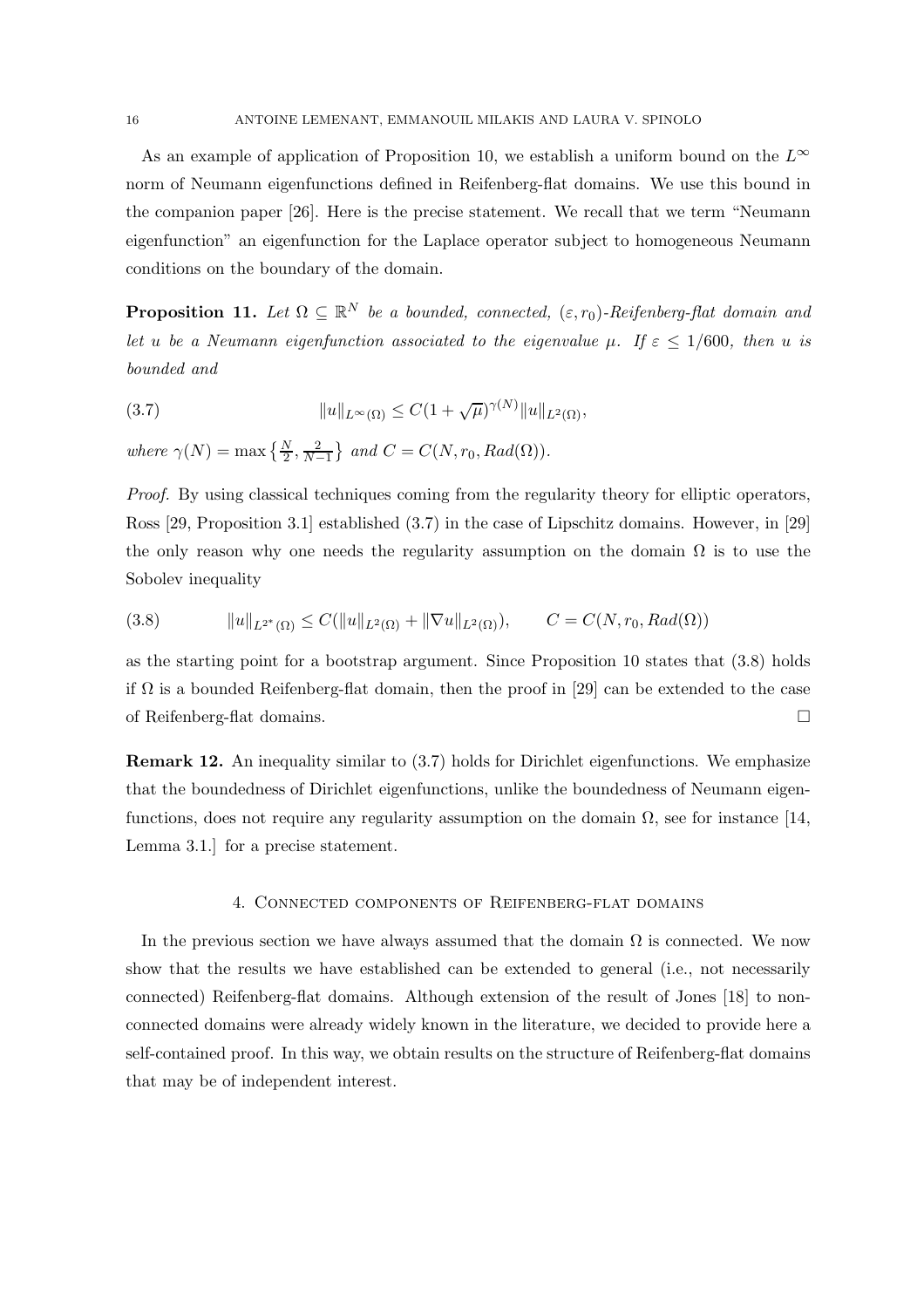We first show that any sufficiently flat Reifenberg-flat domain is finitely connected and we establish a quantitative bound on the Hausdorff distance between two connected components.

**Proposition 13.** Let  $\Omega \subseteq \mathbb{R}^N$  be a bounded,  $(\varepsilon, r_0)$ -Reifenberg flat domain and we assume  $\varepsilon \leq 20^{-N}$ . Then  $\Omega$  has a finite number of nonempty, open and disjoint connected components  $U_1, \ldots, U_n,$  where

$$
(4.1) \t\t n \le \frac{20^N}{\omega_N} \frac{|\Omega|}{r_0^N}.
$$

*Moreover, if*  $i \neq j$ *, then for every*  $z \in \partial U_i$  *we have* 

$$
(4.2) \t\t d(z, U_j) > r_0/70.
$$

*Proof.* We proceed according to the following steps.

 $\Diamond$  STEP 1 We recall that any nonempty open set  $\Omega \subseteq \mathbb{R}^N$  can be decomposed as

$$
(4.3) \t\t \t\t \Omega := \bigcup_{i \in I} U_i,
$$

where the connected components  $U_i$  satisfy

- for every  $i \in I$ ,  $U_i$  is a nonempty, open, arcwise connected set which is also closed in Ω. Hence, in particular,  $\partial U_i$  ⊆  $\partial Ω$ .
- $U_i \cap U_j = \emptyset$  if  $i \neq j$ .

Indeed, for any  $x \in \Omega$  we can define

 $U_x := \{y \in \Omega : \text{ there is a continuous curve } \gamma : [0,1] \to \Omega \text{ such that } \gamma(0) = x \text{ and } \gamma(1) = y\}$ 

and observe that any  $U_x$  is a nonempty, open, arcwise connected set which is also closed in  $\Omega$ . Also, given two points  $x, y \in \mathbb{R}^N$ , we have either  $U_x = U_y$  or  $U_x \cap U_y = \emptyset$ .

 $\Diamond$  STEP 2 Let  $\Omega$  as in the statement of the proposition, and let the family  $\{U_i\}_{i\in I}$  be as in (4.3). We fix  $i \in I$  and we prove that  $|U_i| \ge C(r_0, N)$ . This straightforwardly implies that  $\sharp I \leq C(|\Omega|, r_0, N).$ 

Since  $U_i$  is bounded, then  $\partial U_i \neq \emptyset$ : hence, we can fix a point  $\tilde{x} \in \partial U_i$ , and a sequence  ${x_n}_{n\in\mathbb{N}}$  such that  $x_n \in U_i$  and  $x_n \to \tilde{x}$  as  $n \to +\infty$ . We recall that  $\partial U_i \subseteq \partial \Omega$  and we infer that, for any  $n \in \mathbb{N}$ , the following chain of inequalities holds:

$$
d(x_n, \partial U_i) = d(x_n, U_i^c) \le d(x_n, \Omega^c) = d(x_n, \partial \Omega) \le d(x_n, \partial U_i),
$$

which implies  $d(x_n, \Omega^c) = d(x_n, \partial U_i)$ . We fix n sufficiently large such that  $d(x_n, \tilde{x}) \leq r_0/7$ , so that

$$
d(x_n, \Omega^c) = d(x_n, \partial U_i) \le r_0/7.
$$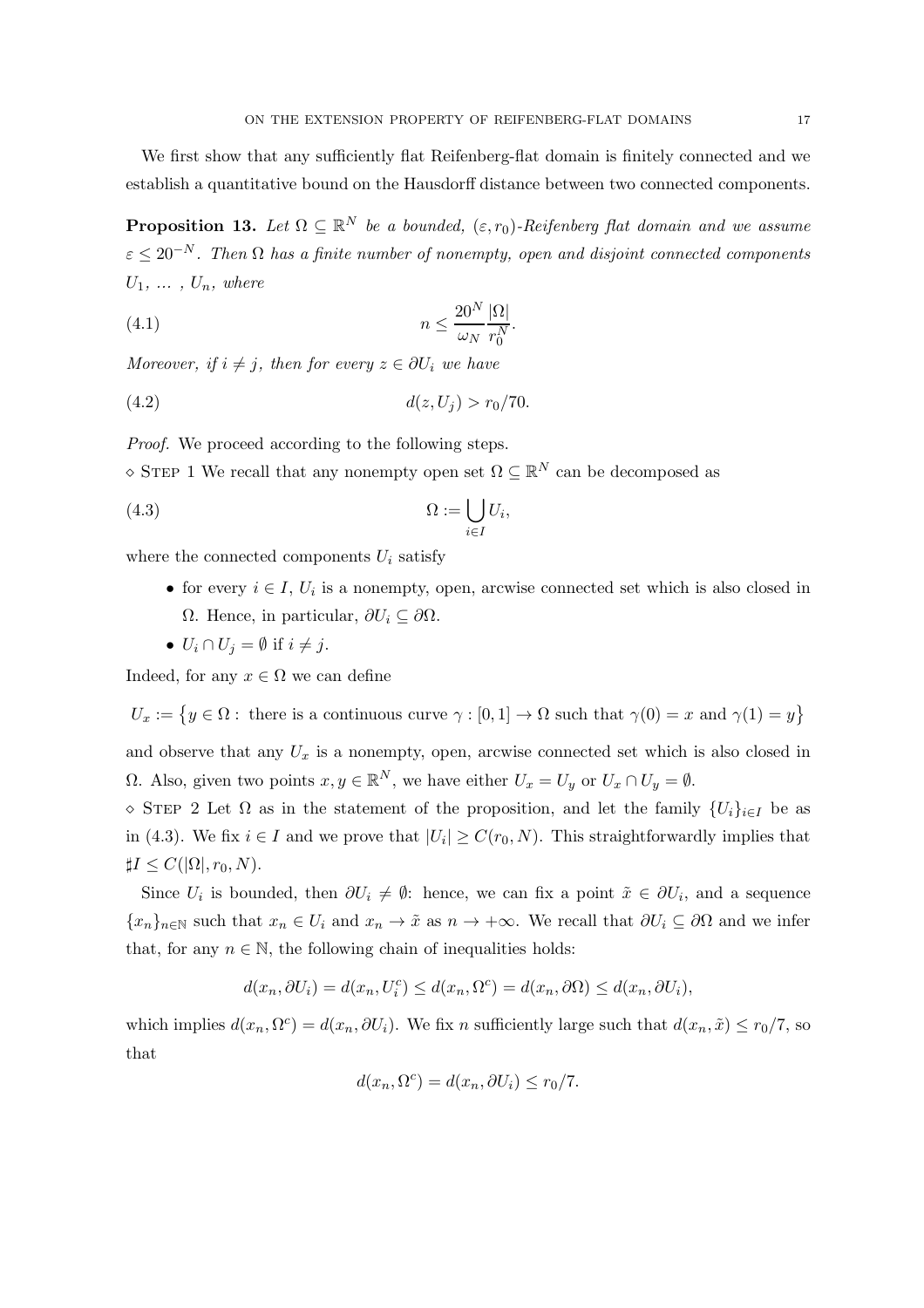We term  $\Gamma := \gamma_{x_n, r_0/7}$  the polygonal curve constructed as in Step 2 of the proof of Theorem 2 and we observe that, if  $\varepsilon \leq 1/32$ , then (2.7) holds and  $\Gamma \subseteq \Omega$  and hence, by definition of  $U_i$ ,  $\Gamma \subseteq U_i$ . We use the same notation as in STEP 1 of the proof of Theorem 2 and we recall that Γ connects  $x_n$  to some point  $Y(x_0, r_0/7)$ , defined with some  $x_0 ∈ ∂Ω$ . Hence, in particular,  $Y(x_0, r_0/7) \in U_i$  and this implies that  $B^+(x_0, r_0/7) \subseteq U_i$  because  $B^+(x_0, r_0/7)$  is connected. This finally yields

$$
|U_i| \geq |B^+(x_0, r_0/7)| \geq \omega_N \left(\frac{r_0}{14}(1-2\varepsilon)\right)^N \geq \omega_N \left(\frac{9r_0}{140}\right)^N \geq \omega_N \left(\frac{r_0}{20}\right)^N,
$$

because  $\varepsilon \leq 1/20$ . We deduce that

$$
\sharp I \leq \frac{20^N}{\omega_N} \frac{|\Omega|}{r_0^N}.
$$

 $\diamond$  STEP 3 We establish the separation property (4.2).

We set  $r_1 := r_0/70$  and we argue by contradiction, assuming that there are  $z \in \partial U_i$ ,  $y \in \partial U_j$ such that

$$
d(z, U_j) = d(z, \partial U_j) = d(z, y) \le r_1.
$$

Let  $\{z_n\}_{n\in\mathbb{N}}$  and  $\{y_n\}_{n\in\mathbb{N}}$  be sequences in  $U_i$  and  $U_j$  converging to z and y, respectively. We fix  $n$  sufficiently large such that

$$
d(z_n, \partial U_i) \le d(z_n, z) \le r_1 \le r_0/14
$$

and we term  $\bar{z}$  be a point in  $\partial U_i$  satisfying  $d(z_n, \bar{z}) = d(z_n, \partial U_i)$  (if there is more than one such  $\bar{z}$ , we arbitrarily fix one). By arguing as in STEP 2, we infer that  $B^+(\bar{z}, r_0/14) \subseteq U_i$ . Next, we do the same for  $U_j$ , namely we fix m sufficiently large that

$$
d(y_m, \partial U_j) \le d(y_m, y) \le r_1 \le r_0/7,
$$

we let  $\bar{y}$  be a point in  $\partial U_j$  satisfying  $d(y_m, \bar{y}) = d(y_m, \partial U_j)$  and, by arguing as in STEP 2, we get that  $B^+(\bar{y}, r_0/7) \subseteq U_j$ . Also, we note that

$$
d(\bar{z}, \bar{y}) \le d(\bar{z}, z_n) + d(z_n, z) + d(z, y) + d(y, y_m) + d(y_m, \bar{y}) \le 5r_1.
$$

Since  $r_1 = r_0/70$ , then  $B^+(\bar{z}, r_0/14) \subseteq B(\bar{z}, r_0/14) \subseteq B(\bar{y}, r_0/7)$ . We observe that

(4.4) 
$$
B^+(\bar{z}, r_0/14) \cap B^-(\bar{y}, r_0/7) = \emptyset
$$

since by construction  $B^+(\bar{z}, r_0/14) \subseteq \Omega$  and  $B^-(\bar{y}, r_0/7) \subseteq \Omega^c$ . Also, by recalling that

$$
B^+(\overline{z}, r_0/14) \subseteq U_i
$$
,  $B^+(\overline{y}, r_0/7) \subseteq U_j$  and  $U_i \cap U_j = \emptyset$ ,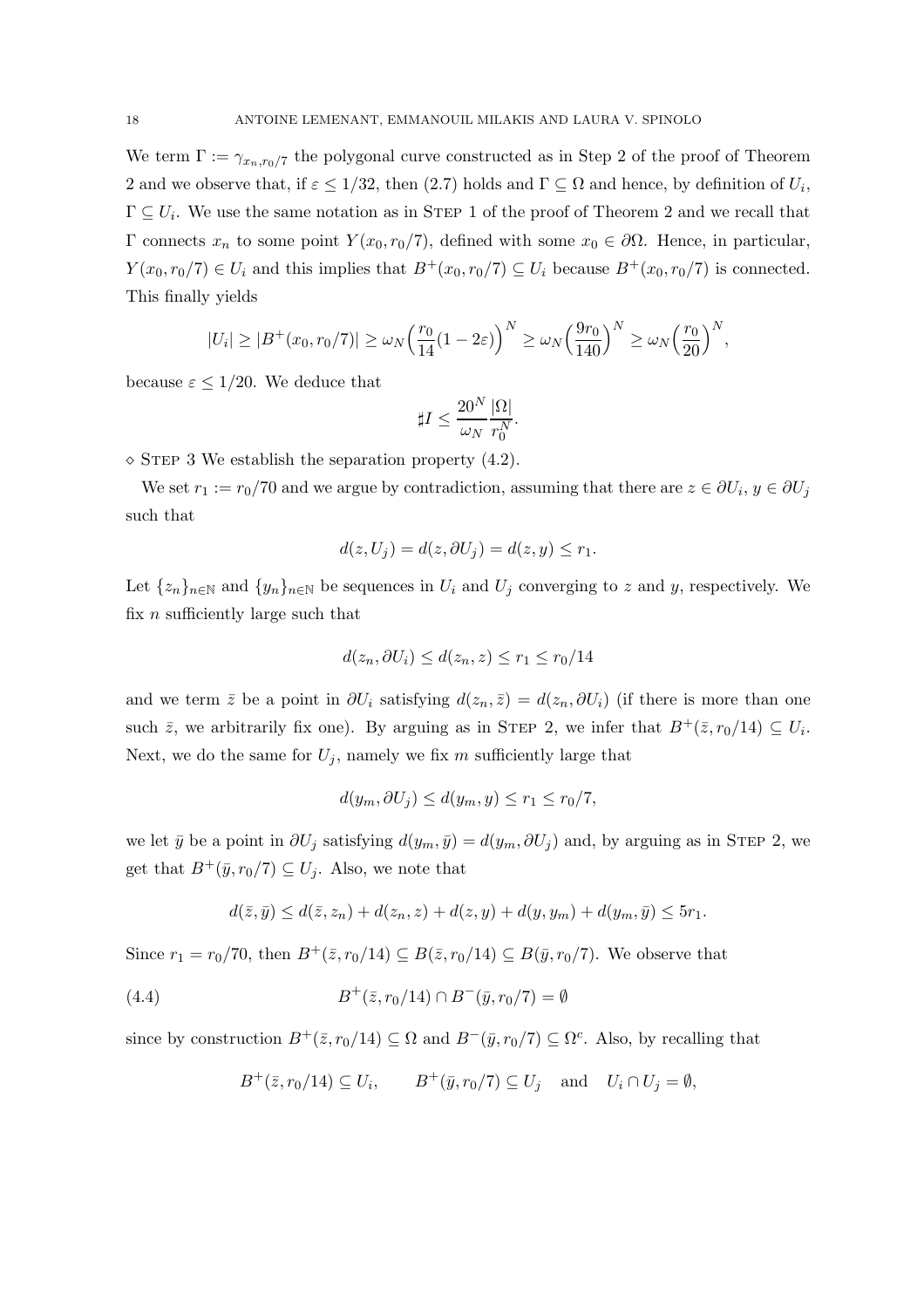we have that

(4.5) 
$$
B^+(\bar{z}, r_0/14) \cap B^+(\bar{y}, r_0/7) = \emptyset
$$

By combining  $(4.4)$  and  $(4.5)$  we get

(4.6) 
$$
B^+(\bar{z}, r_0/14) \subseteq B(\bar{y}, r_0/7) \setminus (B^+(\bar{y}, r_0/7) \cup B^-(\bar{y}, r_0/7)).
$$

We now use the inequality

$$
\omega_N \ge \omega_{N-1} \frac{1}{2^{N-1}},
$$

which will be proven later. By relying on (4.7) and by recalling that  $\varepsilon \leq 20^{-N} \leq 1/20$  we obtain

$$
|B^+(\bar{z}, r_0/14)| \ge \omega_N \left(\frac{r_0}{28} (1 - 2\varepsilon)\right)^N \ge 2\omega_{N-1} \left(\frac{9r_0}{560}\right)^N
$$

and

$$
\left| B(\bar{y},r_0/7) \setminus (B^+(\bar{y},r_0/7) \cup B^-(\bar{y},r_0/7)) \right| \leq 4\varepsilon \omega_{N-1} \left(\frac{r_0}{7}\right)^N \leq 2\omega_{N-1} \left(\frac{2r_0}{140}\right)^N,
$$

which contradicts  $(4.6)$  since  $2/140 < 9/560$ .

To finish the proof we are thus left to establish (4.7). To do this, we use the relation

$$
\omega_N = \omega_{N-1} \int_{-1}^1 (\sqrt{1-x^2})^{N-1} dx.
$$

This implies that, for any  $\lambda \in (0,1)$ , we have

$$
\omega_N \geq \omega_{N-1} 2 \int_0^{\lambda} (\sqrt{1-x^2})^{N-1} dx
$$
  
 
$$
\geq \omega_{N-1} 2\lambda (\sqrt{1-\lambda^2})^{N-1}
$$

By choosing  $\lambda = \sqrt{3}/2$  we obtain the inequality

$$
\omega_N \geq \omega_{N-1} \frac{\sqrt{3}}{2^{N-1}} \geq \omega_{N-1} \frac{1}{2^{N-1}},
$$

and this concludes the proof.  $\Box$ 

By relying on Proposition 13 we can now remove the connectedness assumption in the statement of Proposition 8.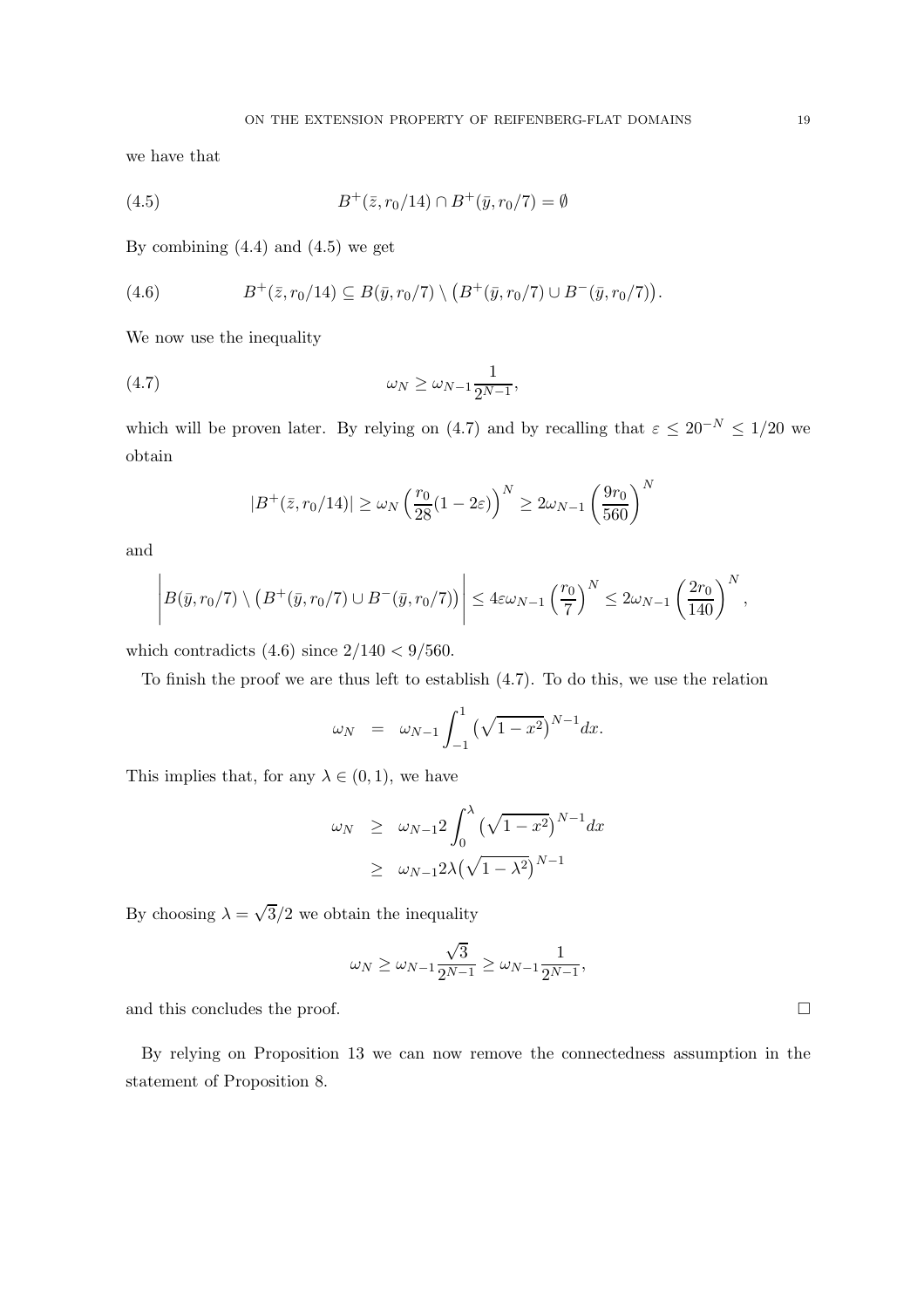Corollary 14. Let  $N \geq 2$  and  $\Omega \subseteq \mathbb{R}^N$  be a bounded,  $(\varepsilon, r_0)$ -Reifenberg flat domain with  $\varepsilon \le \min(20^{-N}, 1/600)$ *. Then for every*  $p \in [1, +\infty]$  *there is an extension operator* 

(4.8) 
$$
E: W^{1,p}(\Omega) \to W^{1,p}(\mathbb{R}^N)
$$

*whose norm is bounded by a constant which only depends on*  $N$ *, p, and*  $r_0$ *.* 

*Proof.* We employ the same notation as in the statement of Proposition 13 and we fix a connected component  $U_i$ . By recalling that  $\partial U_i \subseteq \partial \Omega$  and the separation property (4.2), we infer that  $U_i$  is itself a  $(\varepsilon, r_0/140)$ -Reifenberg flat domain. Since by definition  $U_i$  is connected, we can apply Proposition 8 which says that, for every  $p \in [1, +\infty]$ , there is an extension operator

$$
E_i: W^{1,p}(U_i) \to W^{1,p}(\mathbb{R}^N)
$$

whose norm is bounded by a constant which only depends on  $N$ ,  $p$  and  $r_0$ .

In order to "glue together" the extension operators  $E_1, \ldots, E_n$  we proceed as follows. Given  $i = 1, \ldots, n$ , we set  $\delta := r_0/280$  and we introduce the notation

$$
U_i^{\delta} := \left\{ x \in \mathbb{R}^N : \ d(x, U_i) < \delta \right\}.
$$

Note that the separation property (4.2) implies that  $U_i^{2\delta} \cap U_j^{2\delta} = \emptyset$  if  $i \neq j$ .

We now construct suitable cut-off functions  $\varphi_i$ ,  $i = 1, ..., n$ . Let  $\ell : [0, +\infty[ \to [0, 1]$  be the auxiliary function defined by setting

$$
\ell(t) := \begin{cases} 1 & \text{if } t \le \delta \\ 1 + \frac{\delta - t}{\delta} & \text{if } \delta \le t \le 2\delta \\ 0 & \text{if } t \ge 2\delta \end{cases}
$$

We set  $\varphi_i(x) := \ell(d(x, U_i))$  and we recall that the function  $x \mapsto d(x, U_i)$  is 1-Lipschitz and that  $\delta = r_0/280$ . Hence, the function  $\varphi_i$  satisfies the following properties:

(4.9) 
$$
0 \le \varphi_i(x) \le 1
$$
,  $|\nabla \varphi_i(x)| \le C(r_0) \quad \forall x \in \mathbb{R}^N$ ,  $\varphi_i \equiv 1$  on  $U_i$ ,  $\varphi_i \equiv 0$  on  $\mathbb{R}^N \setminus U_i^{2\delta}$ .

We then define  $E: W^{1,p}(\Omega) \to W^{1,p}(\mathbb{R}^N)$  by setting

$$
E(u) := \sum_{i=1}^{n} E_i(u)(x)\varphi_i(x).
$$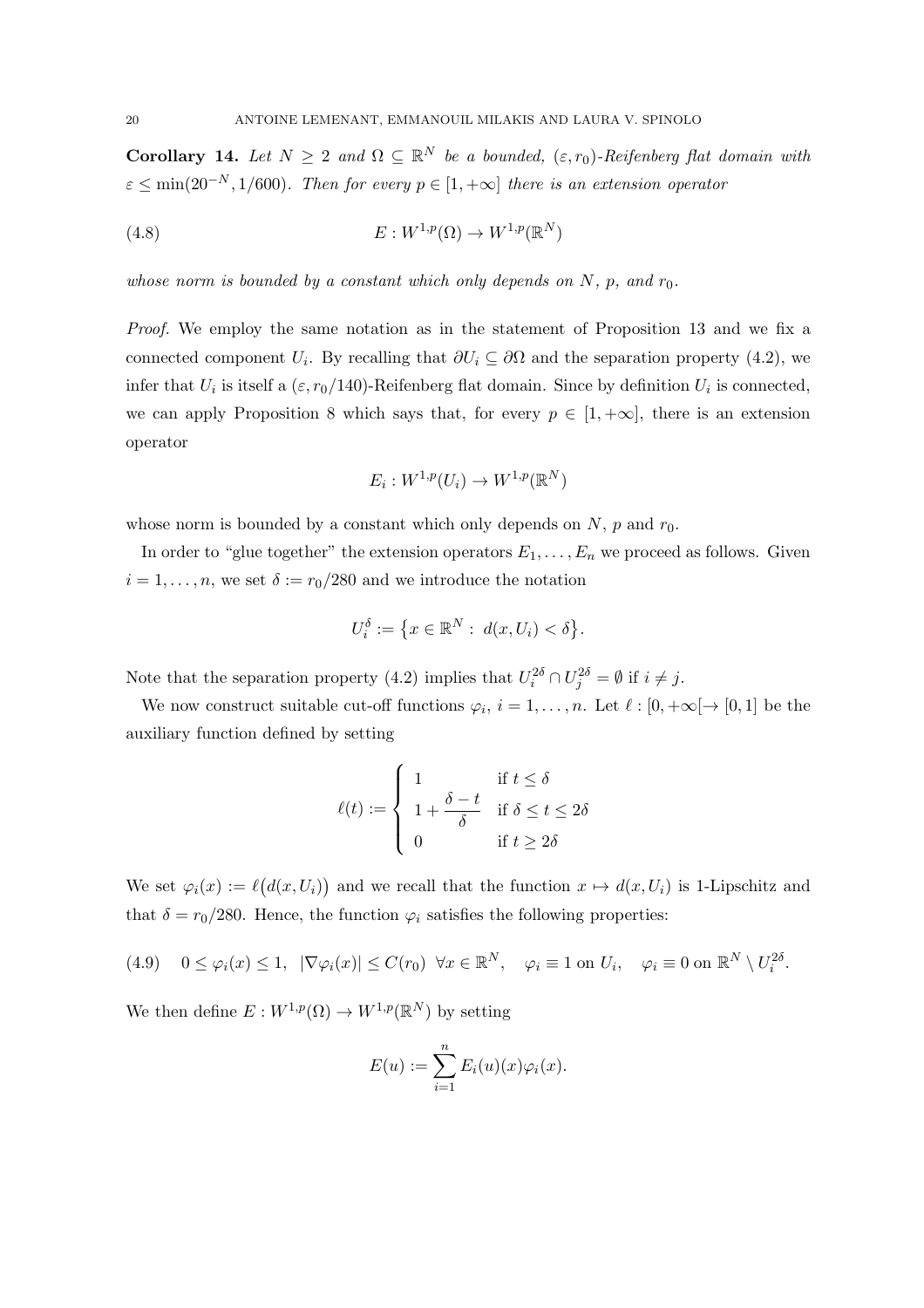We recall that the sets  $U_1, \ldots, U_n$  are all pairwise disjoint, we focus on the case  $p < +\infty$  and we get

$$
||E(u)||_{L^{p}(\mathbb{R}^{N})} = \left(\int_{\mathbb{R}^{N}} \left| \sum_{i=1}^{n} E_{i}(u)(x)\varphi_{i}(x)dx \right|^{p}\right)^{1/p} \leq \sum_{i=1}^{n} \left(\int_{U_{i}^{2\delta}} |E_{i}(u)(x)\varphi_{i}(x)|^{p} dx\right)^{1/p}
$$
  

$$
\leq \sum_{i=1}^{n} ||E_{i}(u)||_{L^{p}(\mathbb{R}^{N})} \leq \sum_{i=1}^{n} C(N, p, r_{0}) ||u||_{W^{1,p}(U_{i})}
$$
  

$$
\leq C(N, p, r_{0}) ||u||_{W^{1,p}(\Omega)}.
$$

Also, by using the bound on  $|\nabla \varphi_i|$  provided by (4.9), we get

$$
\|\nabla E(u)\|_{L^p(\mathbb{R}^N)} = \left(\int_{\mathbb{R}^N} \left| \sum_{i=1}^n (\nabla E_i(u)(x)\varphi_i(x) + E_i(u)(x)\nabla\varphi_i(x))dx \right|^p \right)^{1/p}
$$
  
\n
$$
\leq \sum_{i=1}^n \left( \int_{U_i^{2\delta}} |\nabla E_i(u)(x)\varphi_i(x)|^p dx \right)^{1/p} + \sum_{i=1}^n \left( \int_{U_i^{2\delta}} |E_i(u)(x)\nabla\varphi_i(x)|^p dx \right)^{1/p}
$$
  
\n
$$
\leq \sum_{i=1}^n \|\nabla E_i(u)\|_{L^p(\mathbb{R}^N)} + C(r_0) \sum_{i=1}^n \|E_i(u)\|_{L^p(\mathbb{R}^N)}
$$
  
\n
$$
\leq C(N, p, r_0) \|u\|_{W^{1,p}(\Omega)}.
$$

The proof in the case  $p = \infty$  is a direct consequence of the bounds on the norm of  $E_i$  and on the uniform norms of  $\varphi_i$  and  $\nabla \varphi_i$ . This concludes the proof of the corollary.

#### 5. On the Hausdorff distance between Reifenberg-flat domains

We end this paper by comparing different ways of measuring the "distance" between Reifenberg-flat domains.

5.1. Comparison between different Hausdorff distances. This subsections aims at comparing the Hausdorff distances  $d_H(X, Y)$ ,  $d_H(X^c, Y^c)$  and  $d_H(\partial X, \partial Y)$ , where X and Y are subsets of  $\mathbb{R}^N$ .

First, we exhibit two examples showing that, in general, neither  $d_H(X, Y)$  controls  $d_H(X^c, Y^c)$ nor  $d_H(X^c, Y^c)$  controls  $d_H(X, Y)$ . We term  $B := B(1, \vec{0})$  the unit ball and we consider the two perturbations  $A$  and  $C$  as represented in Figure 2.

Next, we exhibit an example showing that, in general,  $d_H(\partial X, \partial Y)$  controls neither  $d_H(X, Y)$ nor  $d_H(X^c, Y^c)$ . Let  $X := B(R, \vec{0})$  and  $Y := B(R + \varepsilon, \vec{0}) \setminus B(R, \vec{0})$ , then

$$
\varepsilon = d_H(\partial X, \partial Y) \lt \lt d_H(X, Y) = d_H(X^c, Y^c) = R.
$$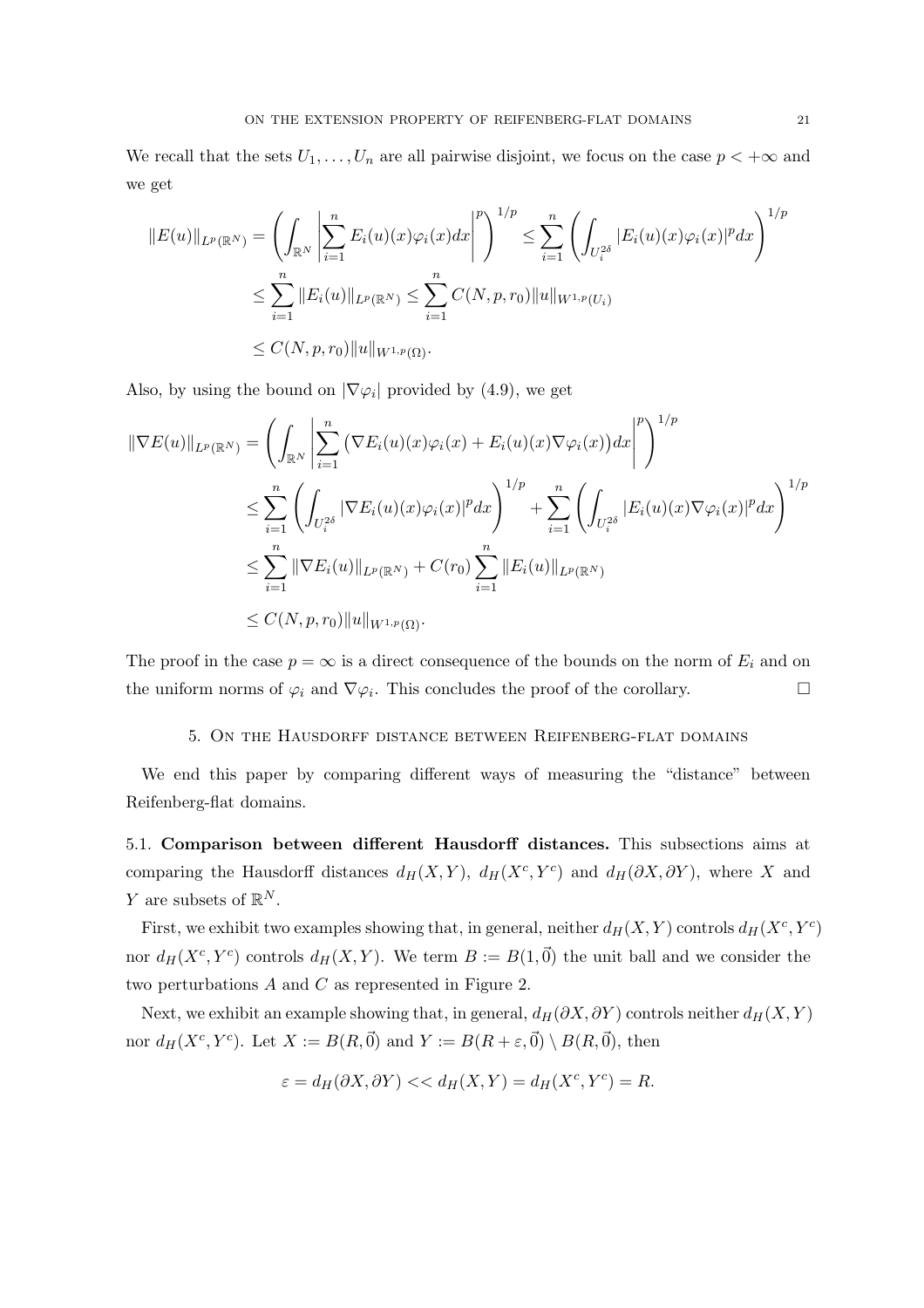

# Figure 2

Also, note that the examples represented in Figure 2 show that, in general, neither  $d_H(X, Y)$ nor  $d_H(X^c, Y^c)$  controls  $d_H(\partial X, \partial Y)$ . Indeed,  $d_H(\partial A, \partial B) \simeq 1$  and  $d_H(\partial C, \partial B) \simeq 1$ .

However, if  $X$  and  $Y$  are two sufficiently close Reifenberg-flat domains, then we have the following result.

**Lemma 15.** Let X and Y be two  $(\varepsilon, r_0)$ -Reifenberg-flat domains satisfying  $d_H(\partial X, \partial Y) \leq 2r_0$ . *Then*

(5.1) 
$$
d_H(\partial X, \partial Y) \leq \frac{4}{1-2\varepsilon} \min \left\{ d_H(X, Y), d_H(X^c, Y^c) \right\}.
$$

*Proof.* Just to fix the ideas, assume that  $d_H(\partial X, \partial Y) = \sup_{x \in \partial X} d(x, \partial Y)$ . Since by assumption  $d_H(\partial X, \partial Y)$  < +∞, then for every  $h > 0$  there is  $x_h \in \partial X$  such that

$$
d_H(\partial X, \partial Y) - h \le d_h := d(x_h, \partial Y) \le d_H(\partial X, \partial Y).
$$

Note that  $\partial Y \cap B(x_h, d_h/2) = \emptyset$  and hence either (i)  $B(x_h, d_h/2) \subseteq Y$  or (ii)  $B(x_h, d_h/2) \subseteq Y^c$ .

First, consider case (i): let  $P(x_h, d_h/2)$  be the hyperplane prescribed by the definition of Reifenberg flatness, then by Lemma 5 we can choose the orientation of the normal vector  $\nu$ in such a way that

$$
B^{-}(x_h, d_h/2) := \{ z + t\nu : z \in P(x_h, d_h/2), t \ge \varepsilon d_h \} \cap B(x_h, d_h/2) \subseteq X^c
$$

and

$$
B^+(x_h, d_h/2) := \{ z - t\nu : z \in P(x_h, d_h/2), t \ge \varepsilon d_h \} \cap B(x_h, d_h/2) \subseteq X.
$$

Fix the point

$$
\bar{z} := x_h + \frac{\left(1 + 2\varepsilon\right) d_h}{4} \nu,
$$

then we have

$$
B\left(\bar{z}, \frac{(1-2\varepsilon)d_h}{4}\right) \subseteq B^-(x_h, d_h/2) \subseteq X^c \cap Y
$$

and hence

$$
d_H(X^c, Y^c) \ge \sup_{z \in X^c} d(z, Y^c) \ge d(\bar{z}, Y^c) \ge \frac{(1 - 2\varepsilon)d_h}{4}
$$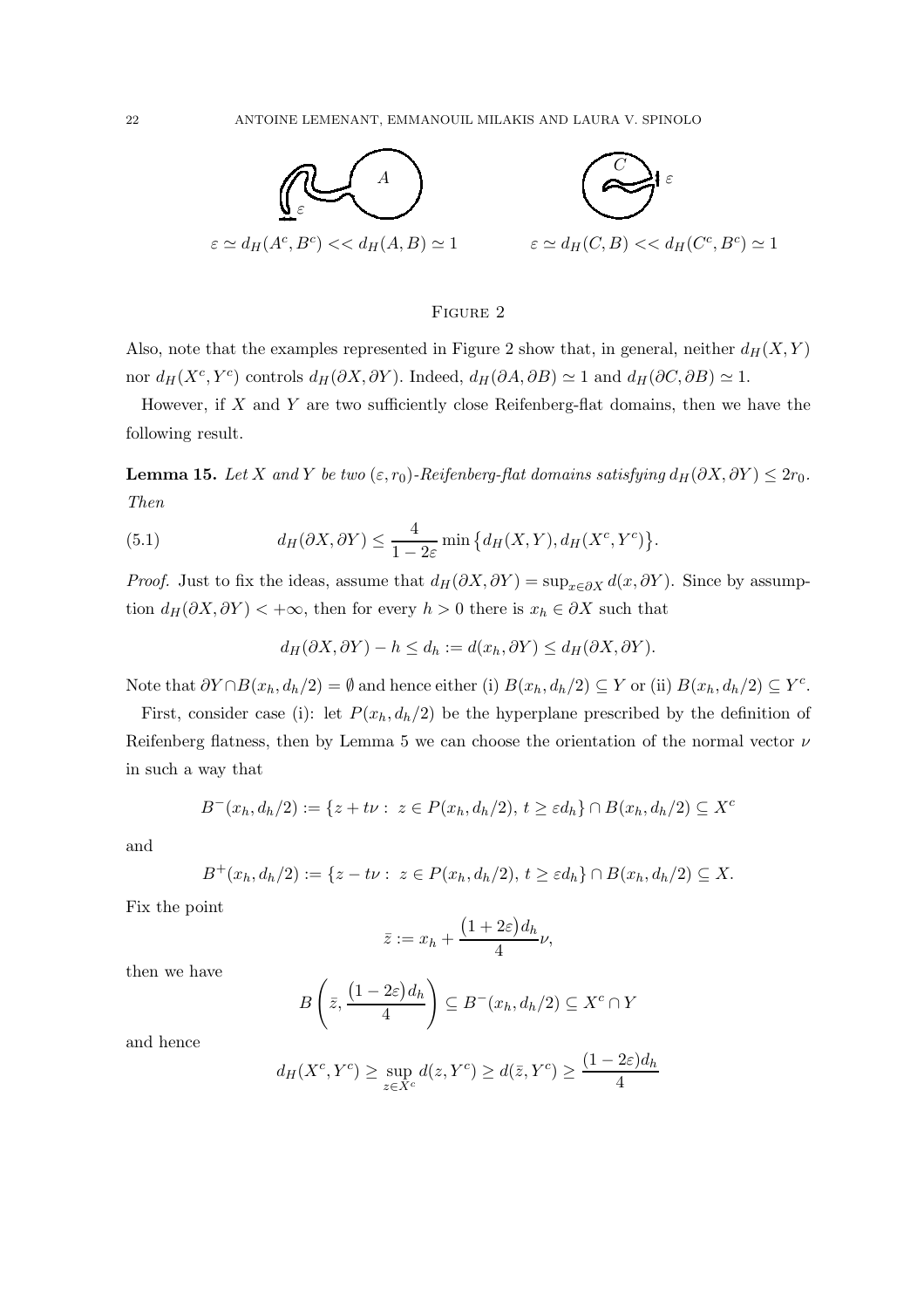and

$$
d_H(X,Y) \ge \sup_{z \in Y} d(z,X) \ge d(\bar{z},X) \ge \frac{(1-2\varepsilon)d_h}{4}.
$$

Since case (ii) can be tackled in an entirely similar way, by the arbitrariness of  $h$  we deduce that

(5.2) 
$$
d_H(\partial X, \partial Y) \leq \frac{4}{1 - 2\varepsilon} d_H(X, Y).
$$

The proof of  $(5.1)$  is concluded by making the following observations:

- if X is an  $(\varepsilon, r_0)$ -Reifenberg flat domain, then  $X^c$  is also an  $(\varepsilon, r_0)$ -Reifenberg flat domain.
- $\partial X = \partial X^c$  and  $\partial Y = \partial Y^c$ .

Hence, by replacing in (5.2) X with  $X^c$  and Y with  $Y^c$  we obtain (5.1).

5.2. Comparison between the Hausdorff distance and the measure of the symmetric difference. This subsection aims at comparing the Hausdorff distances  $d_H(X, Y)$  and  $d_H(X^c, Y^c)$  with the Lebesgue measure of the symmetric difference,  $|X \triangle Y|$ . As usual, X and Y are subsets of  $\mathbb{R}^N$ . The results we state are applied in [26] to the stability analysis of the spectrum of the Laplace operator with Neumann boundary conditions.

First, we observe that the examples illustrated in Figure 2 show that, in general,  $|X\triangle Y|$ controls neither  $d_H(X, Y)$  nor  $d_H(X^c, Y^c)$ . Indeed,  $|A \triangle B| \simeq \varepsilon$  and  $|C \triangle B| \simeq \varepsilon$ . However, if X and Y are two sufficiently close Reifenberg-flat domains, then the following result hold.

.

.

**Lemma 16.** Let X and Y be two  $(\varepsilon, r_0)$ -Reifenberg-flat domains in  $\mathbb{R}^N$ .

*Then the following implications hold:*

(1) *if*  $d_H(X, Y) \leq 4r_0$ *, then* 

(5.3) 
$$
d_H(X,Y) \leq \frac{8}{(1-2\varepsilon)} \left(\frac{|X\triangle Y|}{\omega_N}\right)^{1/N}
$$

(2) If 
$$
d_H(X^c, Y^c) \le 4r_0
$$
, then

(5.4) 
$$
d_H(X^c, Y^c) \leq \frac{8}{(1 - 2\varepsilon)} \left(\frac{|X \triangle Y|}{\omega_N}\right)^{1/N}
$$

*In both the previous expressions,*  $\omega_N$  *denotes the measure of the unit ball in*  $\mathbb{R}^N$ *.* 

*Proof.* The argument relies on ideas similar to those used in the proof of Lemma 15.

We first establish (5.3). Just to fix the ideas, assume that  $d_H(X, Y) = \sup_{x \in X} d(x, Y)$  and note that by assumption  $d_H(X, Y) < +\infty$ . Hence, for every  $h > 0$  there is  $x_h \in X$  such that

$$
d_H(X,Y) - h \le d_h := d(x_h, Y) \le d_H(X,Y)
$$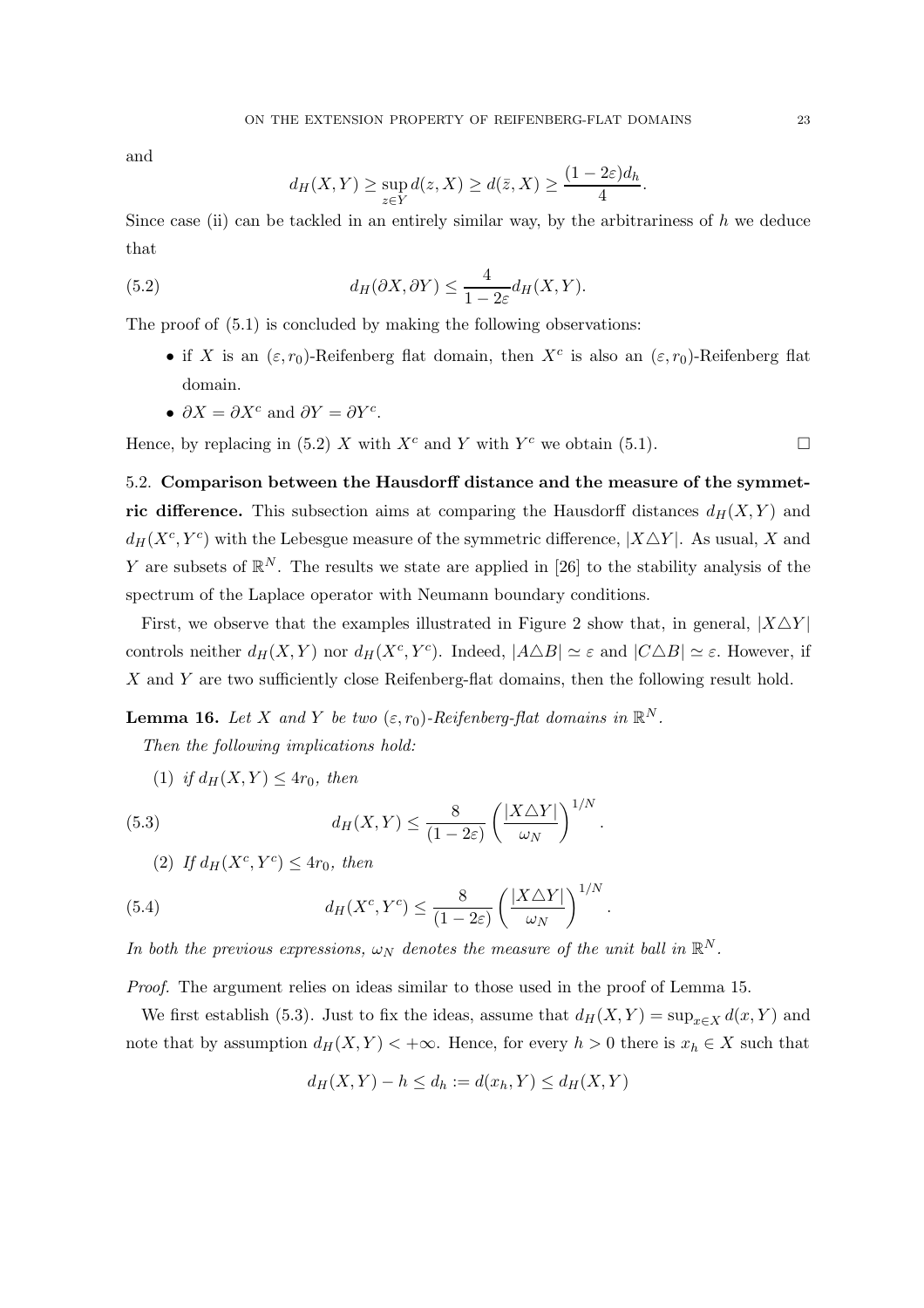Note that, by the very definition of  $d(x_h, Y)$ , we have  $B(x_h, d_h) \subseteq Y^c$ . We now separately consider two cases: if  $B(x_h, d_h/2) \subseteq X$ , then

$$
B(x_h, d_h/2) \subseteq X \cap Y^c \subseteq |X \triangle Y|
$$

and hence

$$
\omega_N \left(\frac{d_h}{2}\right)^N \le |X \triangle Y|,
$$

and by the arbitrariness of  $h$  this implies  $(5.3)$ .

Hence, we are left to consider the case when there is  $x_0 \in B(x_h, d_h/2) \cap \partial X$ . We make the following observations: first,

(5.5) 
$$
B(x_0, d_h/4) \subseteq B(x_h, d_h) \subseteq Y^c.
$$

Second, since  $d_h/4 \leq d_H(X, Y)/4 \leq r_0$ , then we can apply the definition of Reifenberg-flatness in the ball  $B(x_0, d_h/4)$ . Let  $P(x_0, d_h/4)$  be the hyperplane provided by property (i) in the definition, and let  $\nu_0$  denote the normal vector. By relying on Lemma 5 we infer that we can choose the orientation of  $\nu_0$  in such a way that

(5.6) 
$$
B\left(x_0 + \frac{(1+2\varepsilon)d_h}{8}\nu_0, \frac{(1-2\varepsilon)d_h}{8}\right) \subseteq X \cap B(x_0, d_h/4)
$$

By combining (5.5) and (5.6) we infer that

$$
\omega_N\left(\frac{(1-2\varepsilon)d_h}{8}\right)^N\leq |X\cap Y^c|\leq |X\triangle Y|
$$

and by the arbitrariness of  $h$  this completes the proof of  $(5.3)$ .

Estimate (5.4) follows from (5.3) by relying on the following two observations:

- $X \triangle Y = (X^c \cap Y) \cup (X \cap Y^c) = X^c \triangle Y^c$ .
- if X is an  $(\varepsilon, r_0)$ -Reifenberg flat domain, then  $X^c$  is also an  $(\varepsilon, r_0)$ -Reifenberg flat domain.

Hence, by replacing in (5.3) X with  $X^c$  and Y with  $Y^c$  we get (5.4).

# 6. Acknowledgements

The authors wish to thank Tatiana Toro and Guy David for several conversations on Reifenberg flat domains. E. Milakis was supported by the Marie Curie International Reintegration Grant No 256481 within the 7th European Community Framework Programme. Part of this work was done when L.V. Spinolo was affiliated to the University of Zurich, Switzerland, which she thanks for the kind hospitality.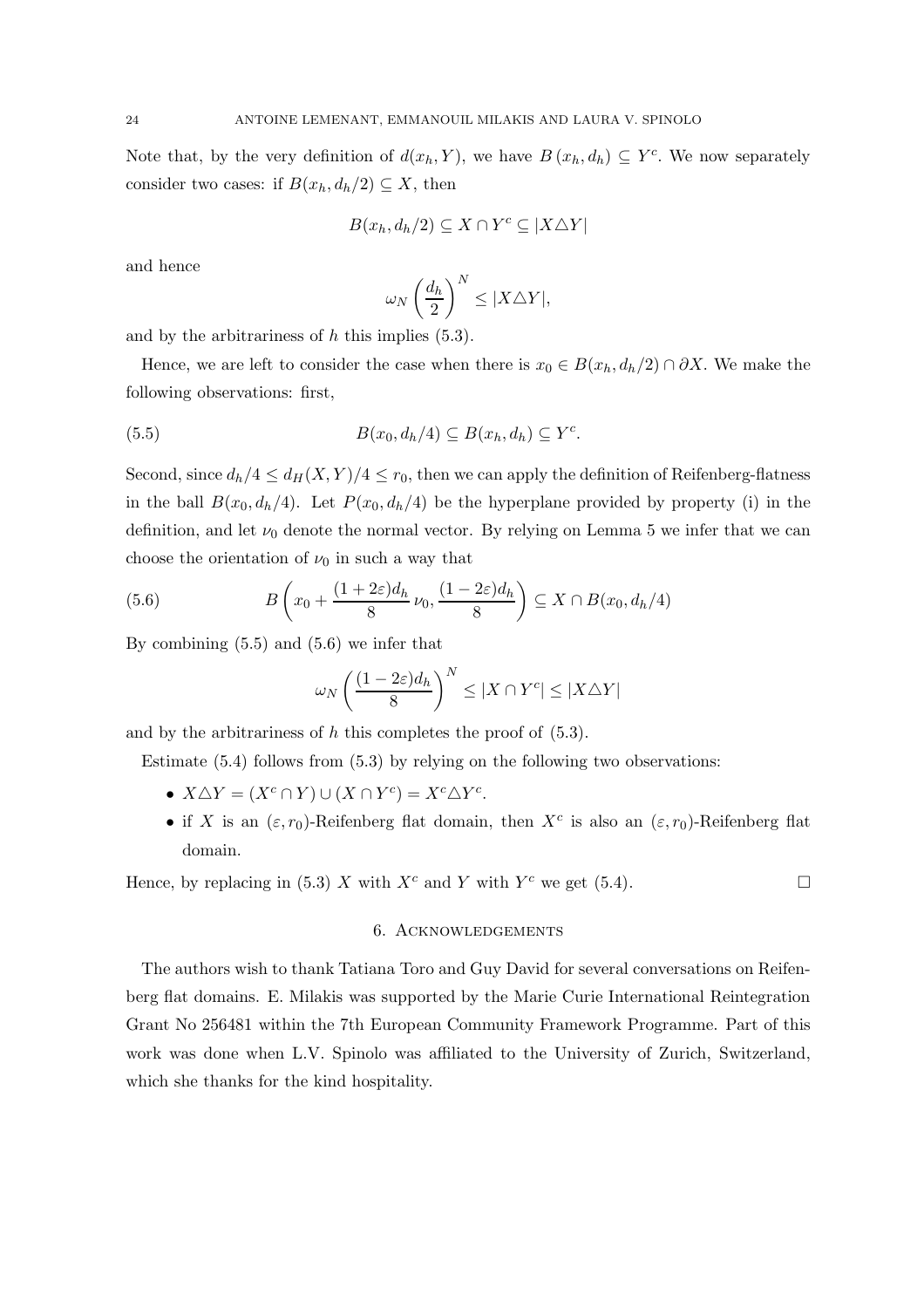#### **REFERENCES**

- [1] K. Brewster, D. Mitrea, I. Mitrea, and M. Mitrea. Extending Sobolev Functions with Partially Vanishing Traces from Locally (epsilon,delta)-Domains and Applications to Mixed Boundary Problems. Preprint 2012, also arXiv:1208.4177.
- [2] S. Byun and L. Wang. Elliptic equations with BMO nonlinearity in Reifenberg domains. Adv. Math., 219(6):1937–1971, 2008.
- [3] S. Byun and L. Wang. Gradient estimates for elliptic systems in non-smooth domains. Math. Ann., 341(3):629–650, 2008.
- [4] S. Byun, L. Wang, and S. Zhou. Nonlinear elliptic equations with BMO coefficients in Reifenberg domains. J. Funct. Anal., 250(1):167–196, 2007.
- [5] A. P. Calderon. Lebesgue spaces of differentiable functions and distributions. Proc. Sympos. Pure Math., IV:33–49, 1961.
- [6] M. Christ. The extension problem for certain function spaces involving fractional orders of differentiability. Arkiv Mat., 22(1-2):63–81, 1984.
- [7] S.-K. Chua. Extension theorems on weighted Sobolev spaces. Indiana Univ. Math. J., 41(4):1027–1076, 1992.
- [8] S.-K. Chua. Some remarks on extension theorems for weighted Sobolev spaces. Illinois J. Math., 38(1):95– 126, 1994.
- [9] S.-K. Chua. Extension Theorems on Weighted Sobolev Spaces and Some Applications. Canad. J. Math., 58(3):492–528, 2006.
- [10] G. David. Approximation of a Reifenberg-flat set by a smooth surface. In preparation.
- [11] G. David. Hölder regularity of two-dimensional almost-minimal sets in  $\mathbb{R}^n$ . Ann. Fac. Sci. Toulouse Math.  $(6)$ , 18(1):65-246, 2009.
- [12] G. David.  $C^{1+\alpha}$ -regularity for two dimensional almost-minimal sets in  $\mathbb{R}^n$ . J. Geom. Anal., 20(4):837-954, 2010.
- [13] G. David, T. De Pauw, and T. Toro. A generalization of Reifenberg's theorem in  $\mathbb{R}^3$ . Geom. Funct. Anal., 18(4):1168–1235, 2008.
- [14] E. B. Davies. Properties of the Green's functions of some Schrödinger operators. J. London Math. Soc. (2), 7:483–491, 1974.
- [15] G. Hong and L. Wang. A geometric approach to the topological disk theorem of Reifenberg. Pacific J. Math., 233(2):321–339, 2007.
- [16] G. Hong and L. Wang. A new proof of Reifenberg's topological disc theorem. Pacific J. Math., 246(2):325– 332, 2010.
- [17] D. Jerison and C. Kenig. Boundary behavior of harmonic functions in nontangentially accessible domains. Adv. in Math., 46(1):80–147, 1982.
- [18] P. Jones. Quasiconformal mappings and extendability of functions in Sobolev spaces. Acta Math., 147(1- 2):71–88, 1981.
- [19] C. Kenig and T. Toro. Harmonic measure on locally flat domains. Duke Math. J., 87(3):509–551, 1997.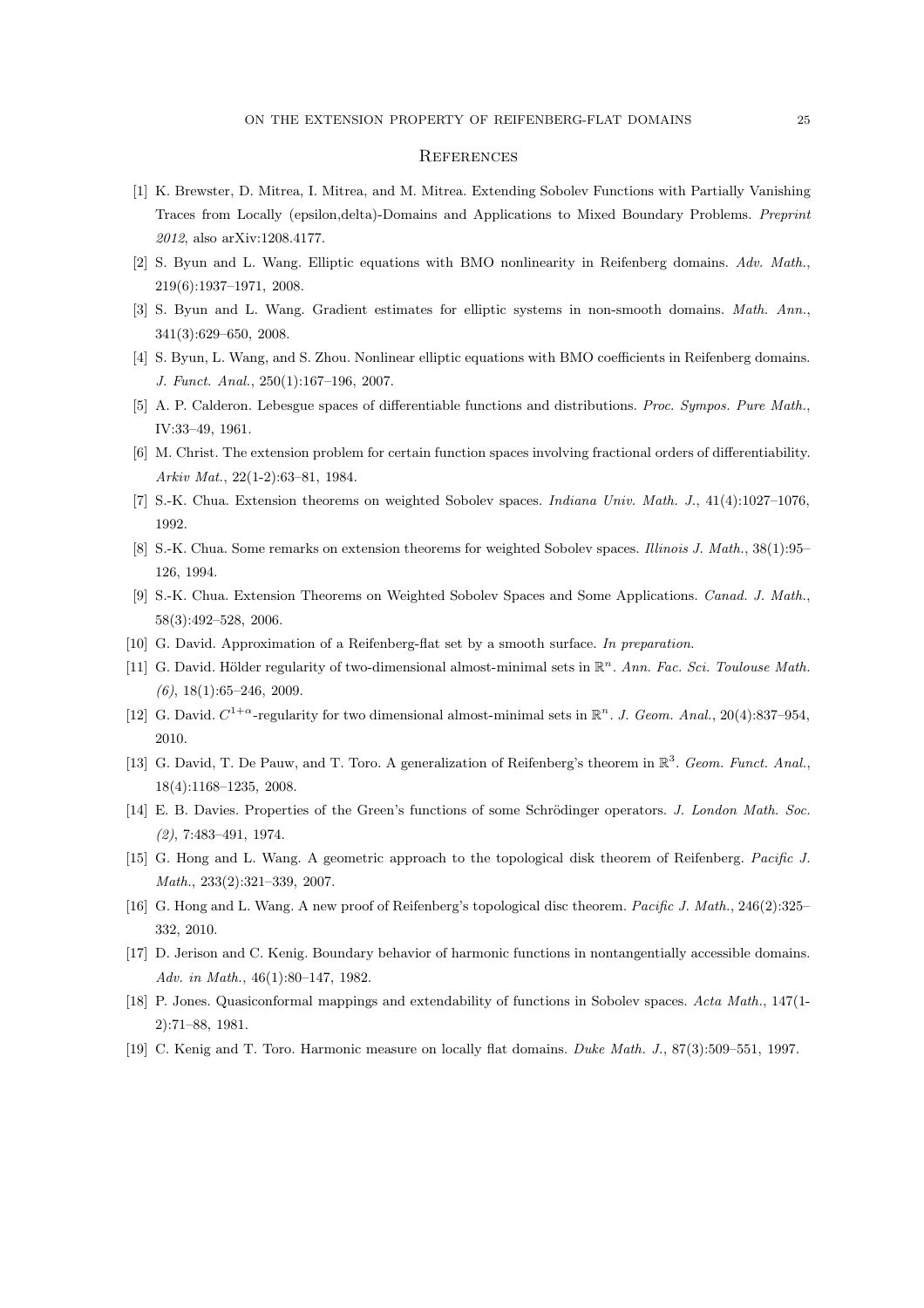- [20] C. Kenig and T. Toro. Free boundary regularity for harmonic measures and Poisson kernels. Ann. of Math. (2), 150(2):369–454, 1999.
- [21] C. Kenig and T. Toro. Poisson kernel characterization of Reifenberg flat chord arc domains. Ann. Sci.  $École Norm. Sup. (4), 36(3):323-401, 2003.$
- [22] A. Lemenant. Energy improvement for energy minimizing functions in the complement of generalized Reifenberg-flat sets. Ann. Scu. Norm. Sup. Pisa, IX (5) 2010:1–34, 2010.
- [23] A. Lemenant. Regularity of the singular set for Mumford-Shah minimizers in  $\mathbb{R}^3$  near a minimal cone. Ann. Sc. Norm. Super. Pisa Cl. Sci. (5), 10(3):561–609, 2011.
- [24] A. Lemenant and E. Milakis. Quantitative stability for the first Dirichlet eigenvalue in Reifenberg-flat domains in  $\mathbb{R}^n$ . J. Math. Anal. Appl., 364:522-533, 2010.
- [25] A. Lemenant and E. Milakis. A stability result for Nonlinear Neumann problems in Reifenberg flat domains in  $\mathbb{R}^n$ . *Publ. Mat.*, 55(2):413-432, 2011.
- [26] A. Lemenant, E. Milakis, and L. V. Spinolo. Spectral Stability Estimates for the Dirichlet and Neumann Laplacian in rough domains. Preprint 2012, available on http://cvgmt.sns.it/papers.
- [27] E. Milakis and T. Toro. Divergence form operators in Reifenberg flat domains. Math. Z., 264(1):15–41, 2010.
- [28] E. R. Reifenberg. Solution of the Plateau Problem for m-dimensional surfaces of varying topological type. Acta Math., 104:1–92, 1960.
- [29] M. Ross. The Lipschitz continuity of Neumann eigenvalues on convex domains. Hokkaido Math. J., 33(2):369–381, 2004.
- [30] E. M. Stein. Singular integrals and differentiability properties of functions. Princeton Mathematical Series, Princeton University Press, Princeton, N.J., IV(30), 1970.
- [31] T. Toro. Doubling and flatness: geometry of measures. Notices Amer. Math. Soc., 44(9):1087–1094, 1997.
- [32] T. Toro. Geometry of measures: harmonic analysis meets geometric measure theory. In Handbook of geometric analysis. No. 1, volume 7 of Adv. Lect. Math. (ALM), pages 449–465. Int. Press, Somerville, MA, 2008.

Antoine Lemenant Universit´e Paris Diderot - Paris 7 - LJLL - CNRS U.F.R de Mathématiques Site Chevaleret Case 7012 75205 Paris Cedex 13 FRANCE e-mail : lemenant@ljll.univ-paris-diderot.fr